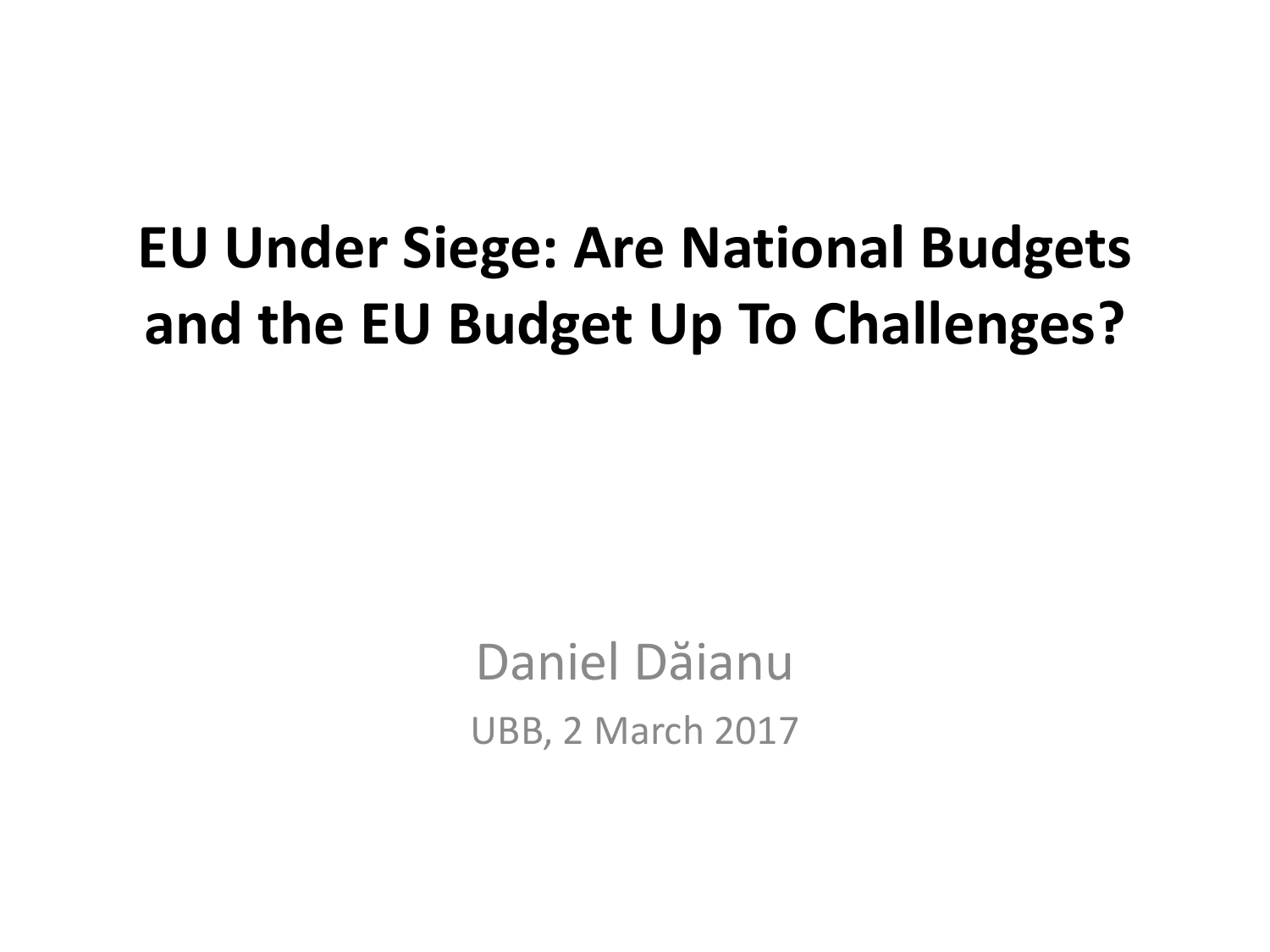### **HIGH LEVEL GROUP ON OWN RESOURCES** 17 January 2017

Mario Monti, Chairman Daniel Dăianu Clemens Fuest Kristalina Georgieva Ivailo Kalfin Alain Lamassource Pierre Moscovici Ingrida Šimonytė Frans Timmermans Guy Verhofstadt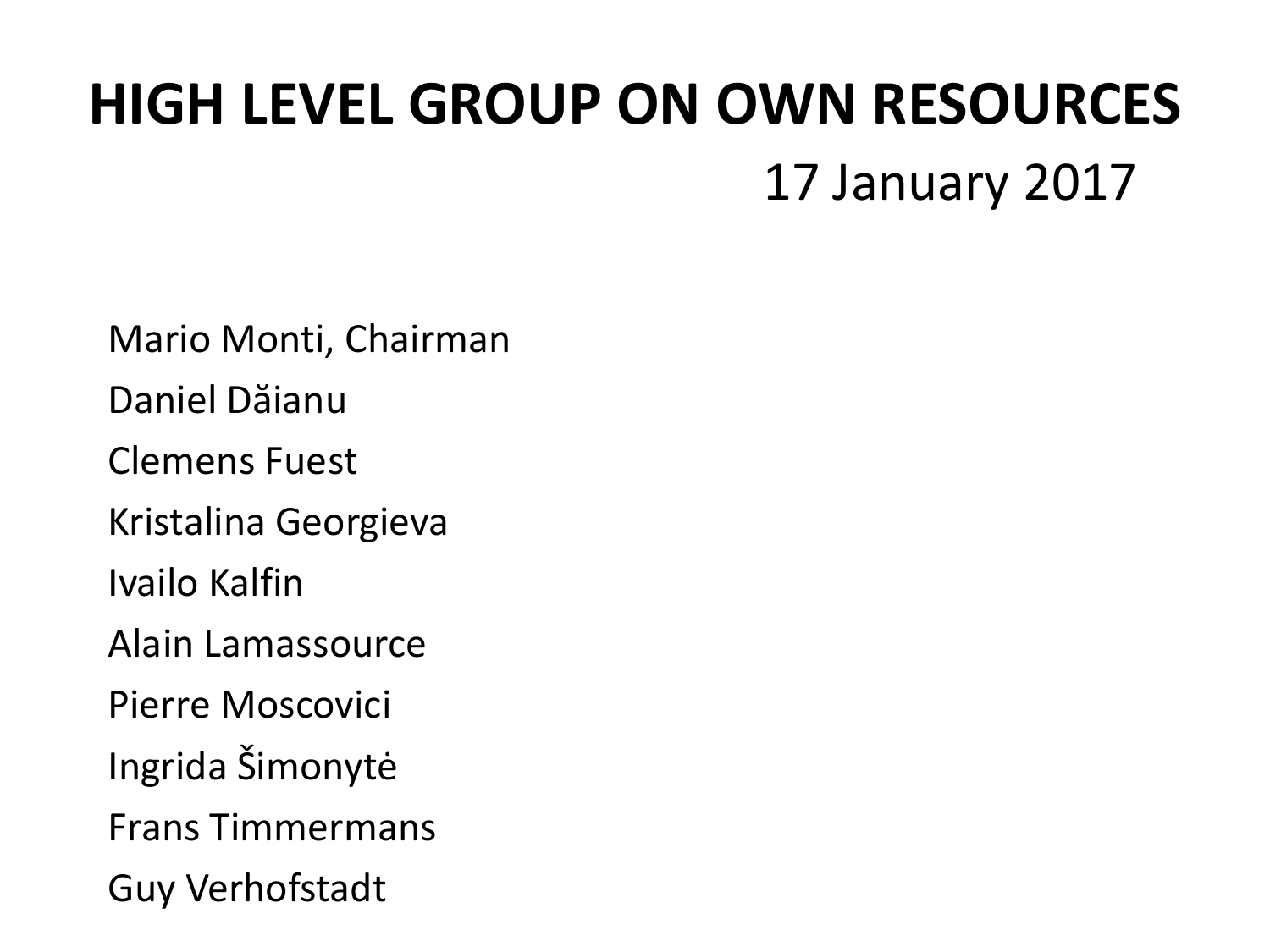# **Monti report recommends reform of EU budget (1)**

- The EU budget needs reform both on the revenue and on the expenditure side, to address current challenges and to achieve tangible results for European citizens.
- The recent crises have put extra pressure on the EU budget; they have also pointed at the areas where EU action is the most valuable and the most relevant: **internal and external security, the fight against climate change and move towards a low carbon economy, and investments to support growth and jobs.**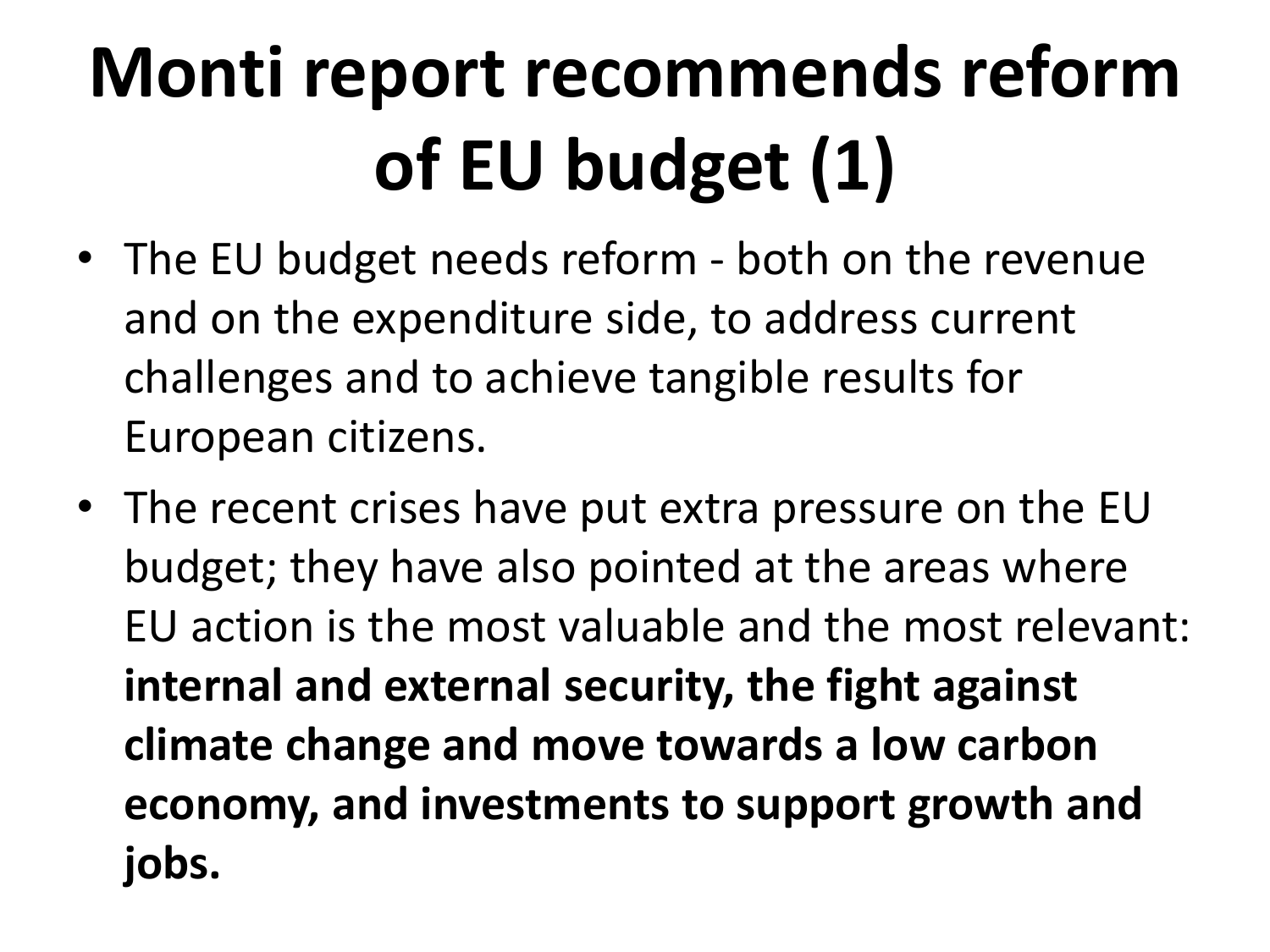# **Monti report recommends reform of EU budget (2)**

- We need to change the way the EU budget is financed. The current system has created a vicious circle where "beneficiaries" and "contributors" are often pitted against each other in what citizens came to see as a zero-sum game.
- Possible new resources which would then partially replace the GNI-based contributions – could be based on a carbon tax, a common tax on fuel or other energy or environmental tax, a common corporate income tax, a reformed VAT or a tax on the financial sector.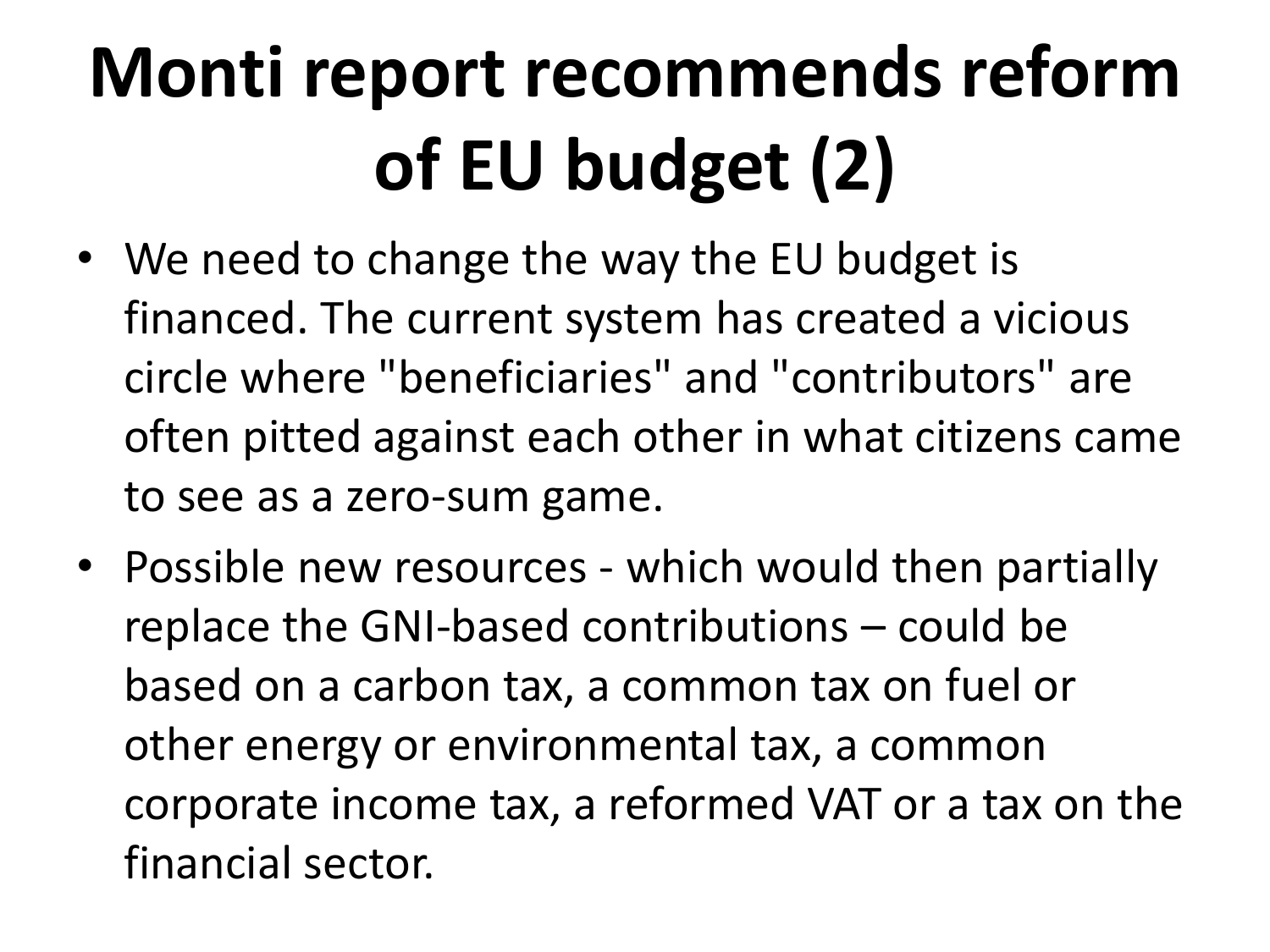### **Nine main recommendations:**

- 1. The **reform of the EU budget is necessary** both on the revenue and expenditure side to address EU priorities and to help solve the challenges of our time, whether they are economic, security-related and geopolitical, social or cultural.
- 2. The EU budget needs to focus on areas **bringing the highest European added value**, for which European action is not only relevant but indispensable. A reform of own resources would impact only the composition of revenue, not the volume of the EU budget. It should **not increase the overall fiscal burden** for the EU taxpayer, and try to find **synergies** between the EU and national funding.
- 3. Some **elements of the current system** work well and **should be kept**: the fact that the EU budget must be in balance; the so-called traditional own resources (customs duties), which are directly related to the existence of the single market and customs Union; the gross national income (GNI) own resource, which serves as the balancing resource (it is calculated annually to cover the spending not already covered by other sources of revenue) but should be residual.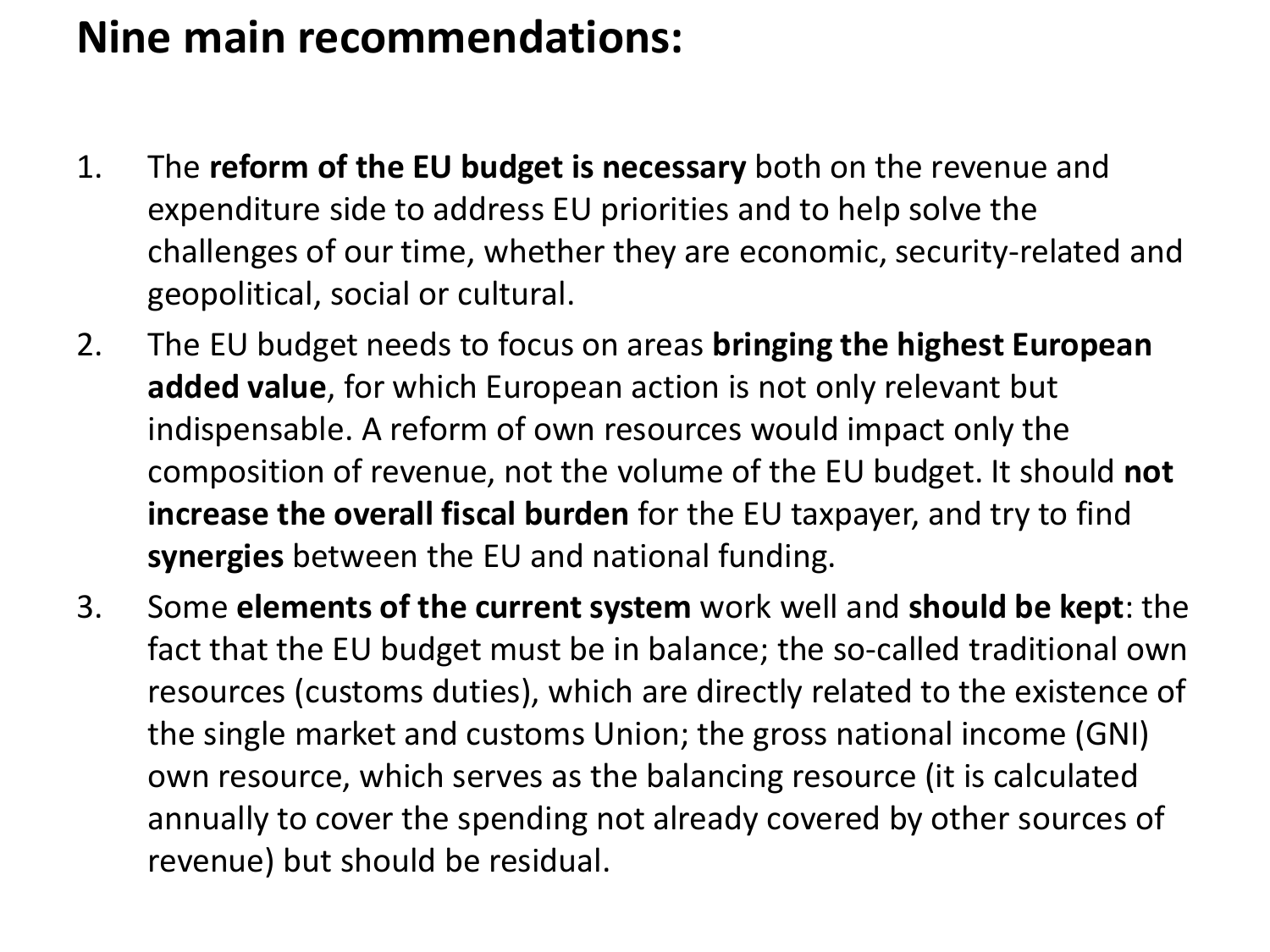- 4. The most attractive **new own resources replacing the existing GNI contributions** would not only finance the EU budget but also: - improve the functioning of the Single Market and fiscal coordination: a reformed VAT-own resource, a corporate income tax-based own resource, a financial transaction tax or other financial activities' tax. - or relate to the Energy Union, environment, climate or transport policies: a CO2 levy, proceeds from the European emission trade system, an electricity tax, a motor fuel levy, etc.
- **5. Other revenues** need also **to be explored**, for example revenue stemming from EU policies such as border control, the digital single market, the protection of the environment or energy efficiency. Such revenue would be based on sector-specific legislation and could be used to finance the general budget, create a reserve or finance the concerned sector.
- **6. The costs and benefits from EU membership should be better reflected.**  The current indicators, mostly net balances, ignore the added value of EU policies and participation in the largest single market. Additional indicators should be developed to give a more comprehensive picture of the costs and benefits of the EU.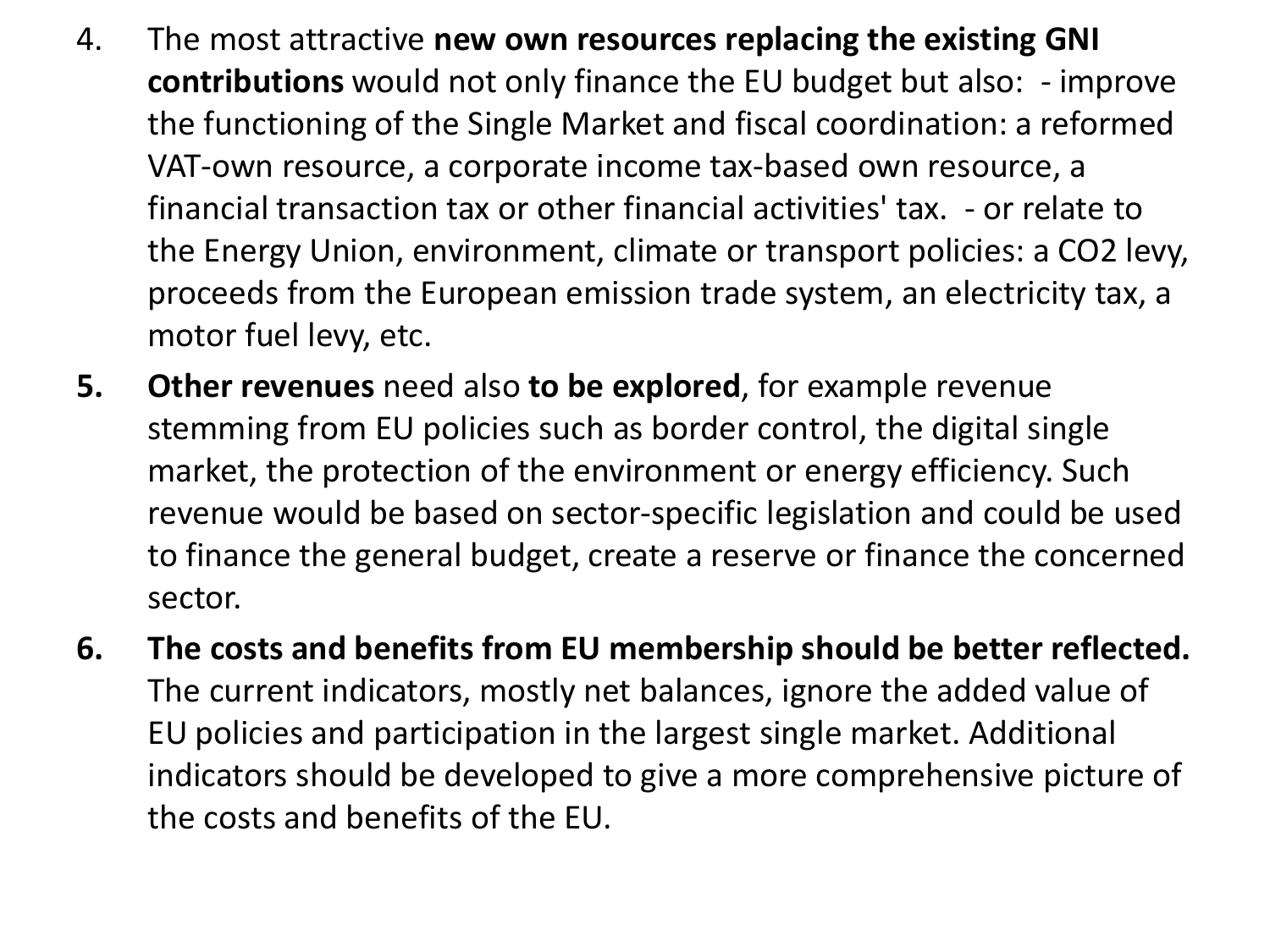- 7. All **correction mechanisms ("rebates") should be abolished**.
- 8. The **coherence of the EU budget and national budgets within the European Semester** should be reviewed. Better information channels should be opened so that shared objectives are better aligned between the national/European budget procedures and the European Semester. Information concerning national contributions to the EU budget in national budgets should be made clearer and harmonised so that they are understood and anticipated.
- 9. While the unity and universality of revenue should not be jeopardised, **a certain degree of differentiation should be allowed when some Member States are willing and able to go forward**, notably for the further development of the euro area or for policies under enhanced cooperation.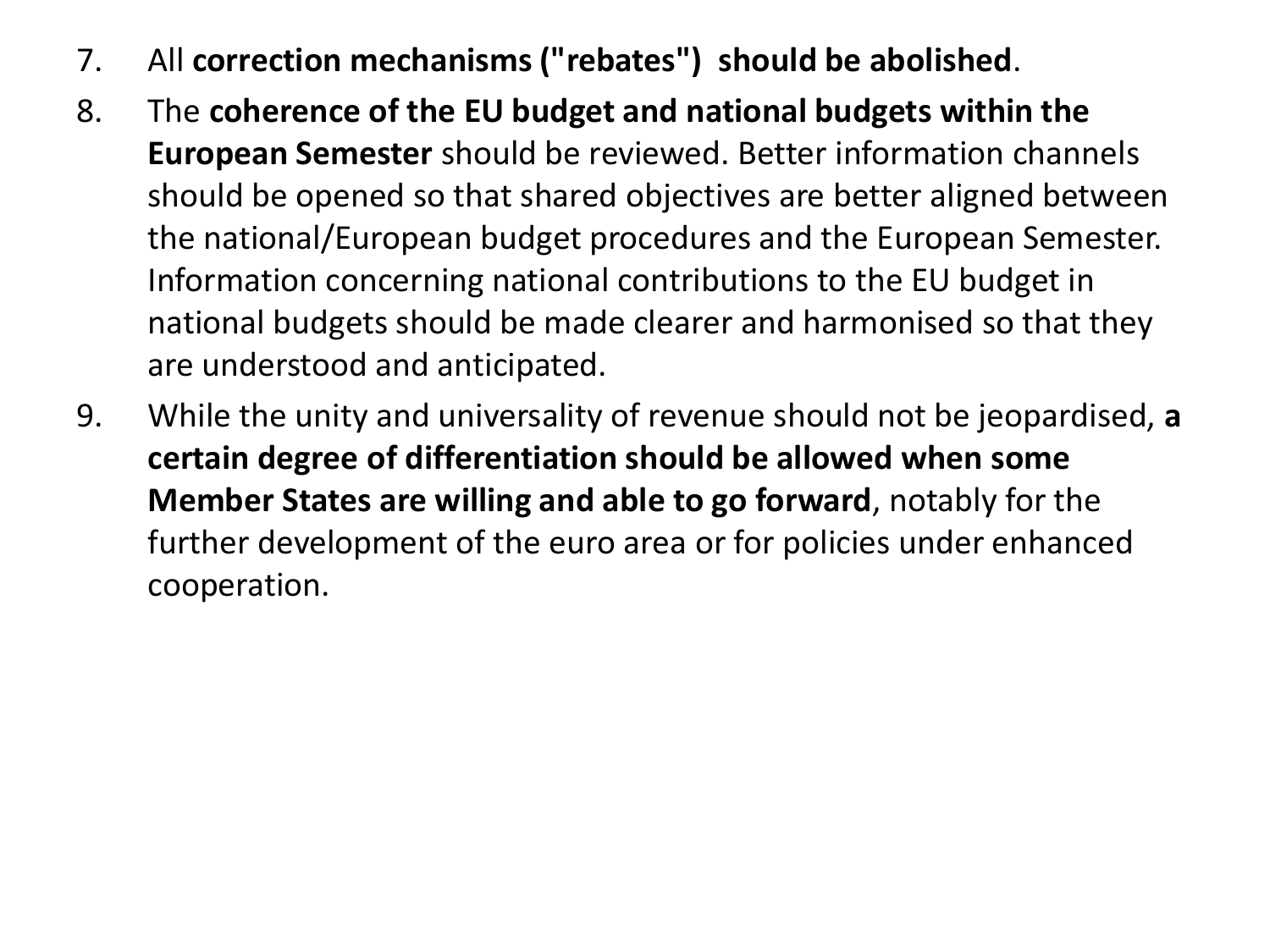#### **M. ANTONIO TAJANI, PRESIDENT OF THE EUROPEAN PARLIAMENT M. JOSEPH MUSCAT, PRESIDENT OF THE COUNCIL OF THE UNION M. JEAN-CLAUDE JUNCKER, PRESIDENT OF THE EUROPEAN COMMISSION**

Brussels, 20 January 2017

Subject: Final Report and Recommendation of the High Level Group on Own Resources

Dear Presidents,

In line with its mandate, the High Level Group on Own Resources, jointly established by the European Parliament, the Council of the European Union and the European Commission, which I had the honour to chair, adopted its final report and recommendations in December 2016.

I hereby have the pleasure to submit to you this report, entitled 'Future Financing of the EU' (see document enclosed). It examines options to make the own resources system more transparent, equitable and democratically accountable but it also considers broader issues, as suggested by the three Institutions on the occasion of consultations held by the Group with each of them in the course of our work.

The report was published on 17 January 2017.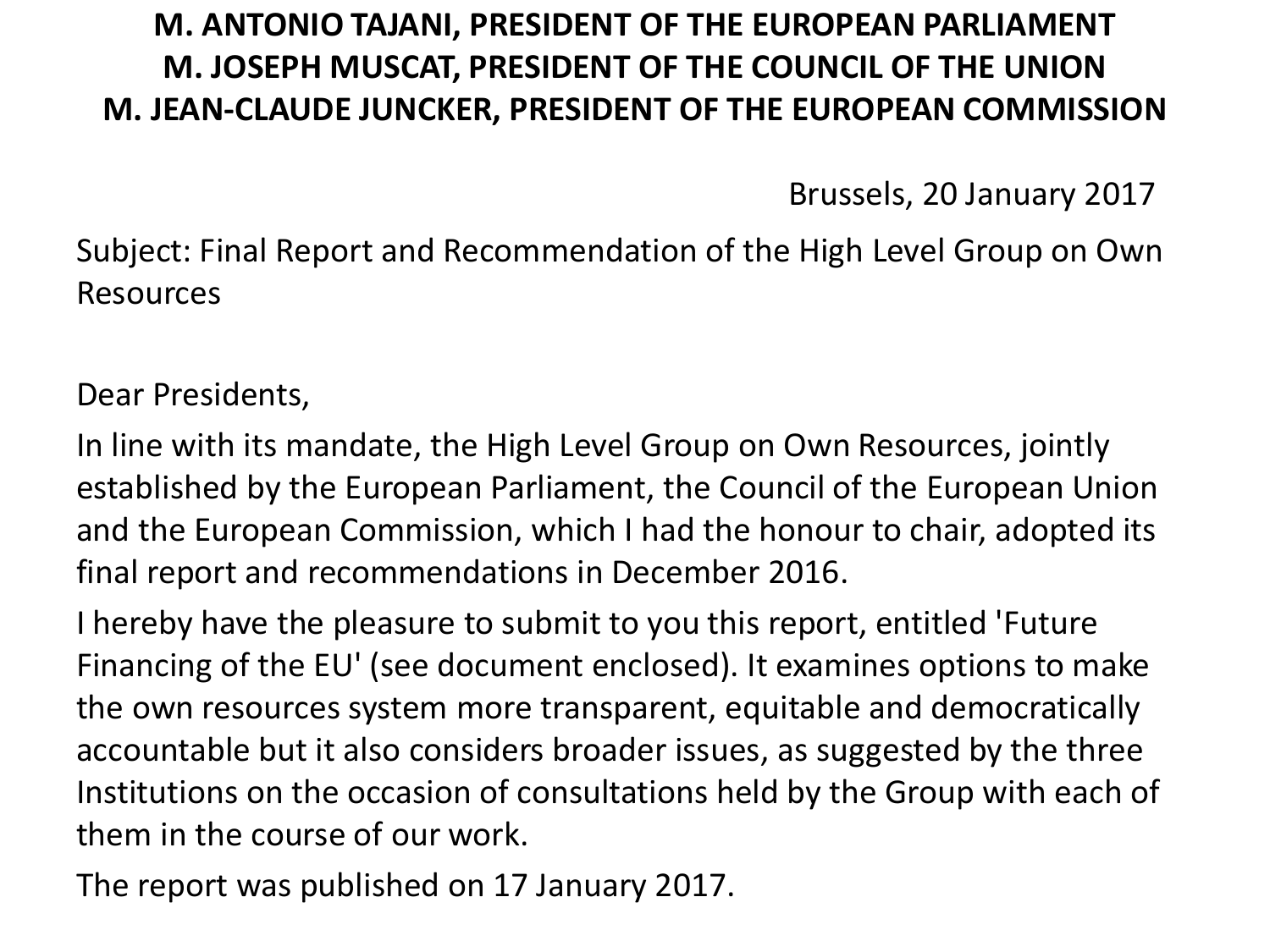**A number of key challenges to the EU have emerged since the Group was established in 2014, like the need to cope effectively with the migration and refugees problems, with control of the external borders, with the implications of Brexit, with a new U.S. Administration likely to induce the EU to rely more on its own initiatives and resources if it wants to be master of its own future,** the political authorities of the EU and its Member States adopt a strategy to make the budget adequate, credible and adaptable to the varying needs of providing essential European public goods.

Mario Monti [signed]

Chairman of the High Level Group on Own resources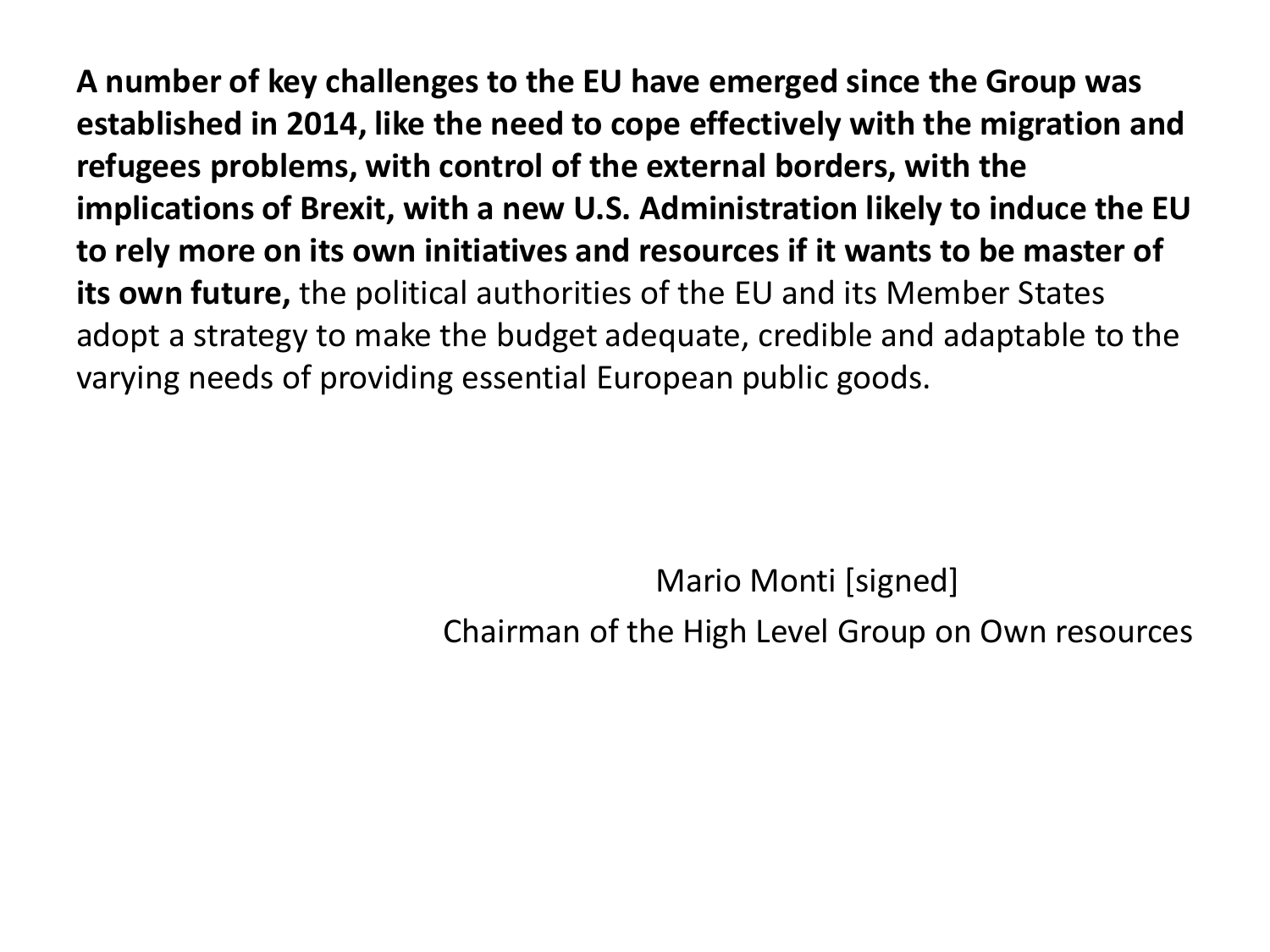# **2016: a year of** *game changers*

- **Brexit: a profound syndrome** and impact on the EU
- **US elections**… unrestrained globalization halted, protectionism on the rise (global trade slows down)
- A crisis of multilateralism
- **Fragmentation of societies and impact on politics**
- **EU budget: will "'rebates"' go away?**
- **More or better Europe?** *Integration fatigue*
- **Political (Elites)** *autism* **in dealing with change**? Blaming citizens for their fears and votes is not smart…policies have to be questioned too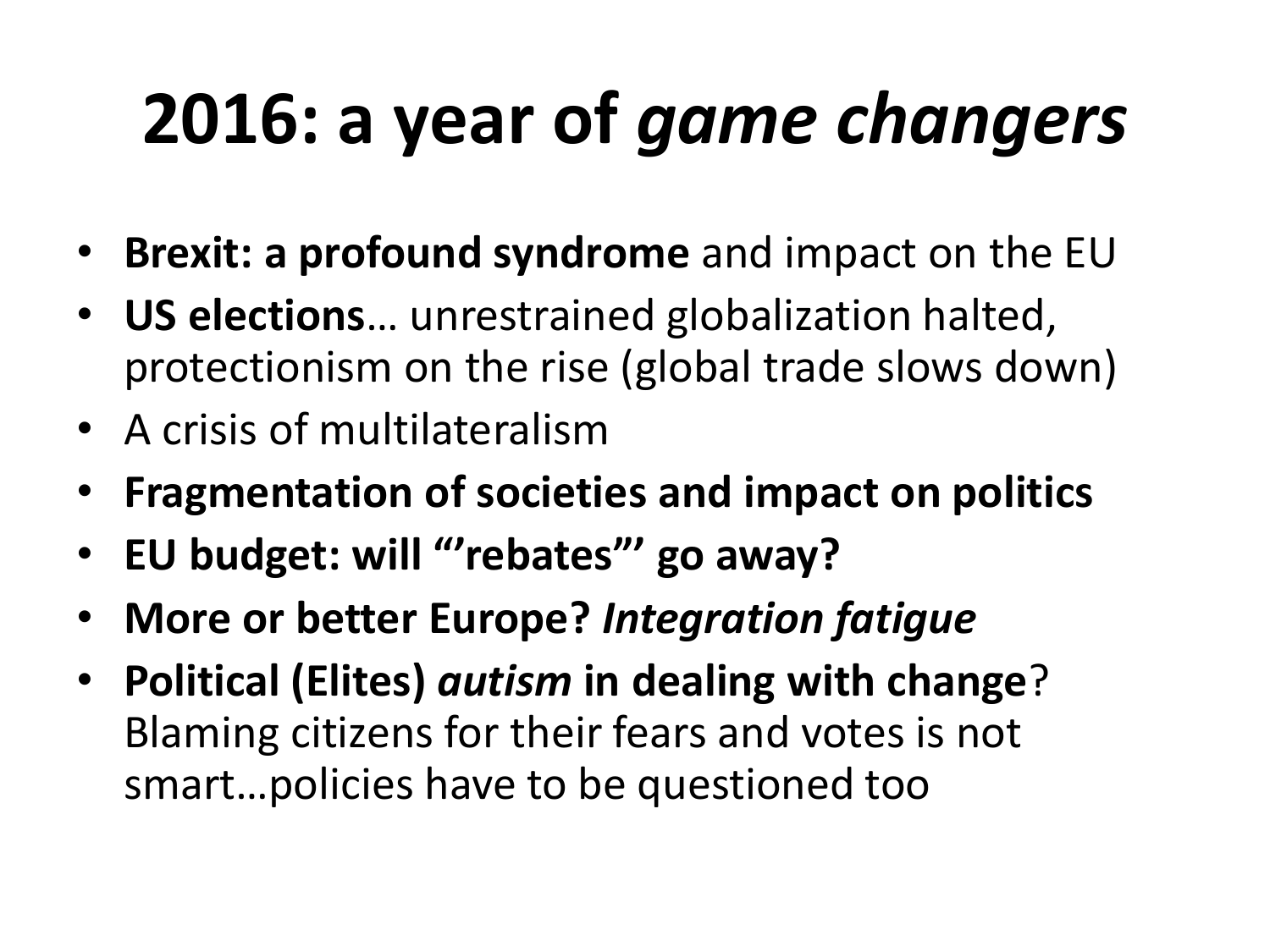### **1. The global context**

- **Mounting uncertainties**
- **Economic and social strain**; **technological change and labor markets**…digitalization and robotization
- **Rising protectionism (***New protectionism***)**
- **Policies sailing in uncharted territories**…
- **Geopolitical crises** (what world order?)
- **Shift of economic power** (geopolitical too?);
- **EU frantic search for better governance**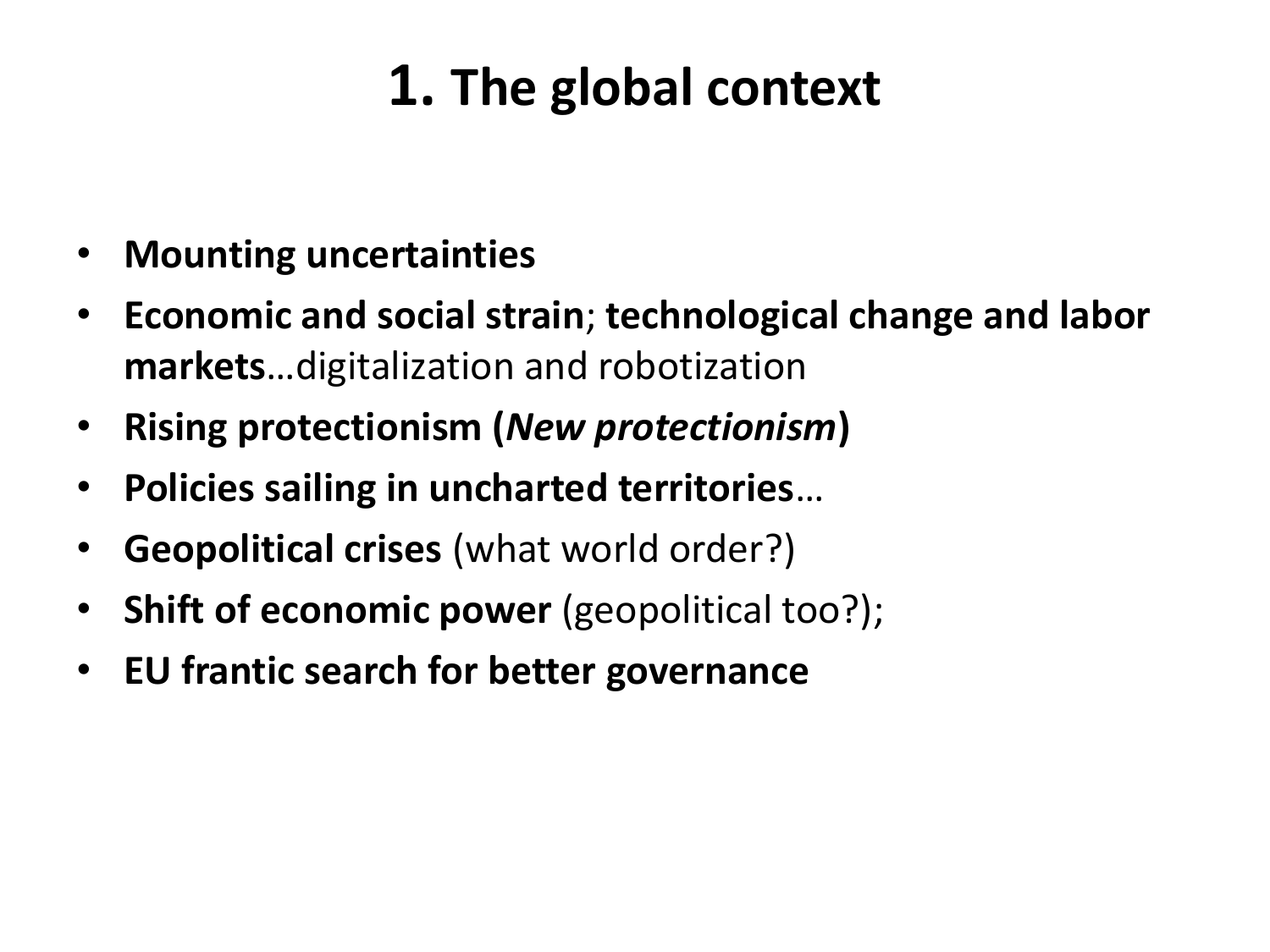### **2. A Union beset by crises (1)**

- **The most critical period in EU history**
- **Euro-area strain, over-debt, social strife (youth unemployment)**
- **Security threats**: fighting terrorism, growing turmoil in the Union's close vicinities, in the Arab world in particular, geopolitical risks;
- **Brexit, the migrants crisis:** key policy issues
- **A** *trust* **issue** ("Regaining citizens" hinges on redeeming what the EU means for Europe --Legitimacy
- *All these show up in challenges for both national and the EU budget*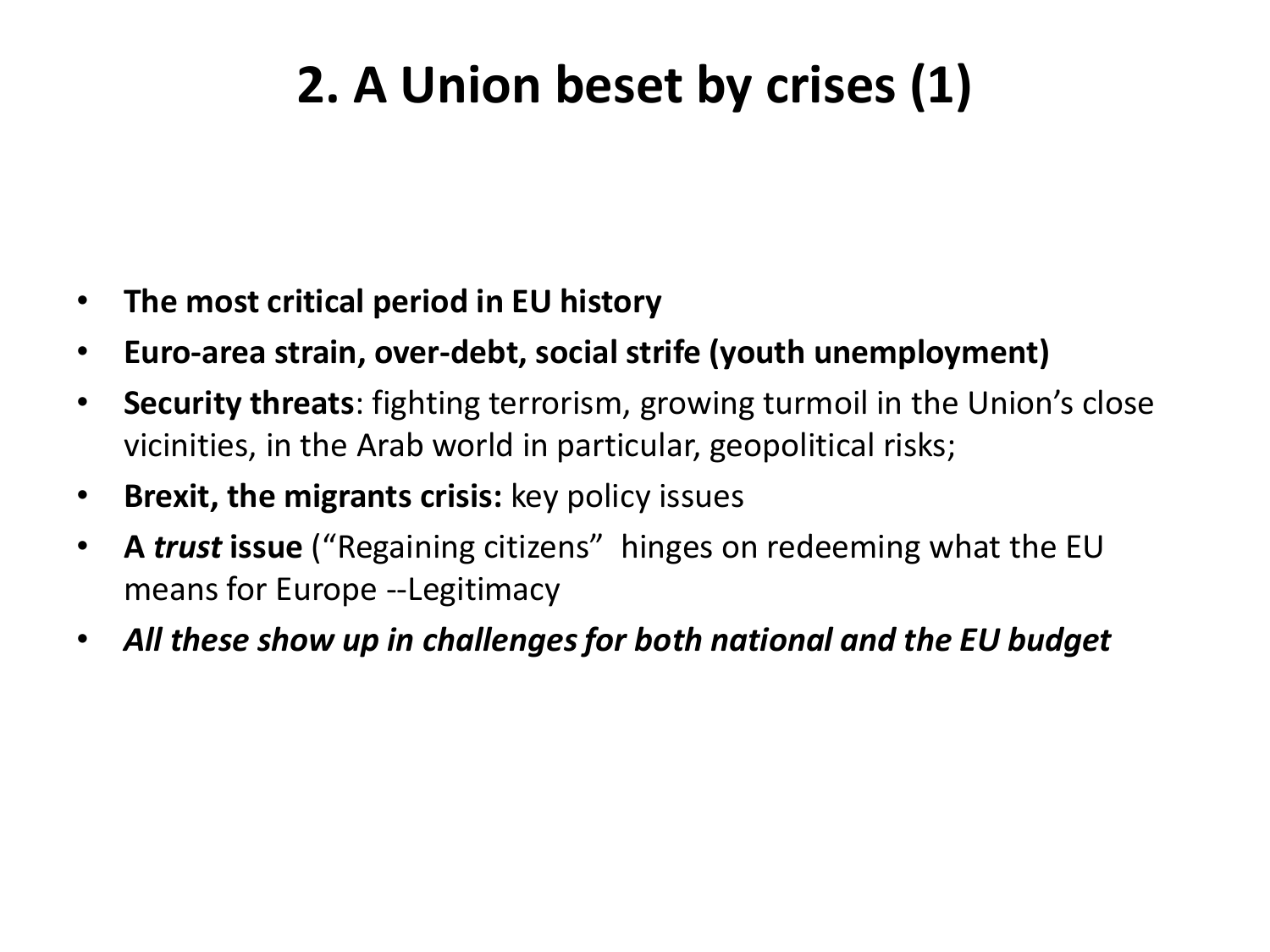# **2. The Union (2)**

- **More inward-looking EU member states**…why?
- - during hard times citizens ask for *protection and less openness (see graph 1)*
- - *the social contract is with national states*
- - *trust crisis* between EU institutions, governments, citizens --the latter entrust public affairs mandate to national authorities
- - **the EU budget is very small (cca.1% of EU GDP) and fraught with disputes over allocation**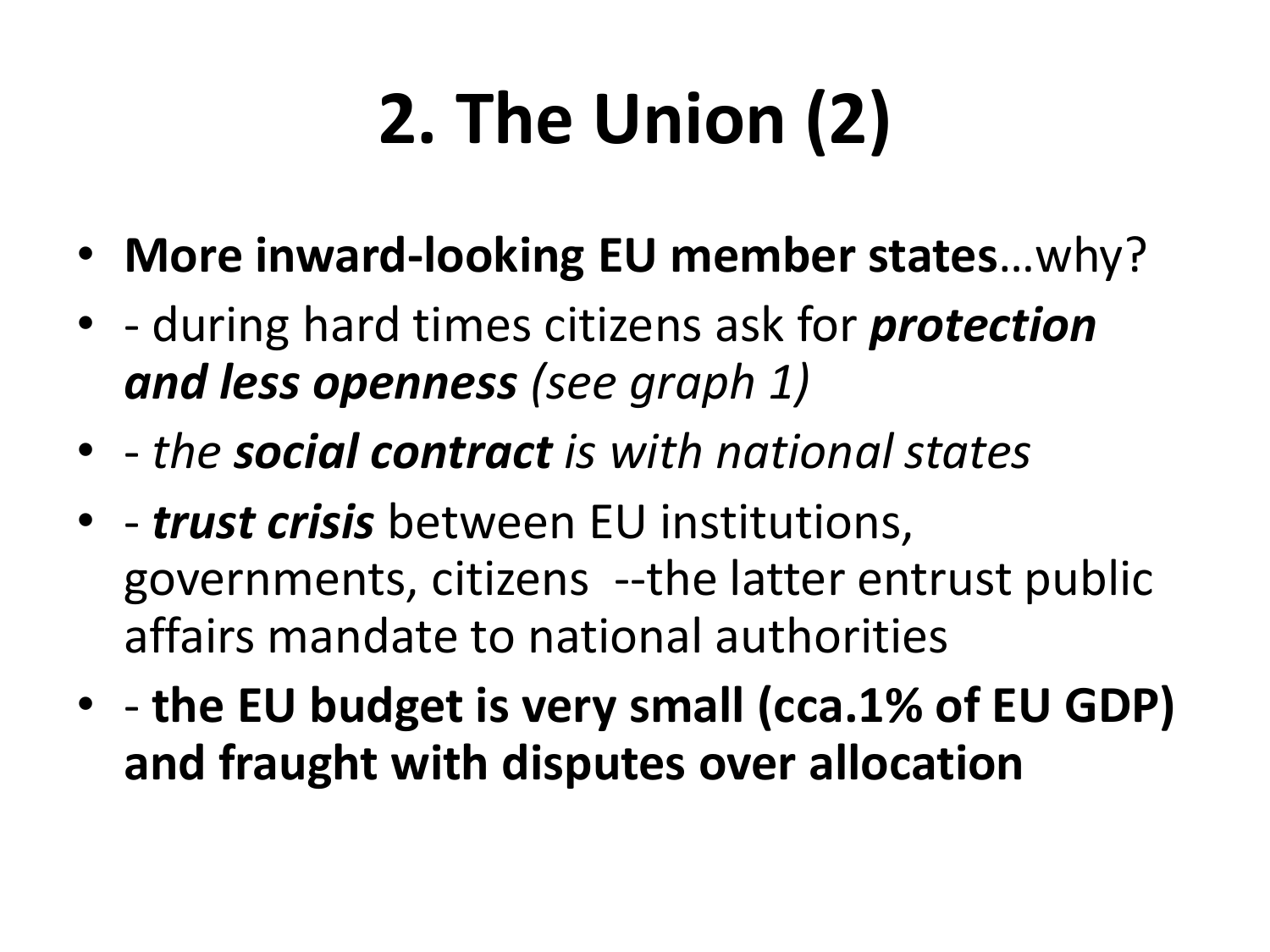# Relation between protection (S) and openness (O)

Graph: The relation between protection (S) and economic openness (O)

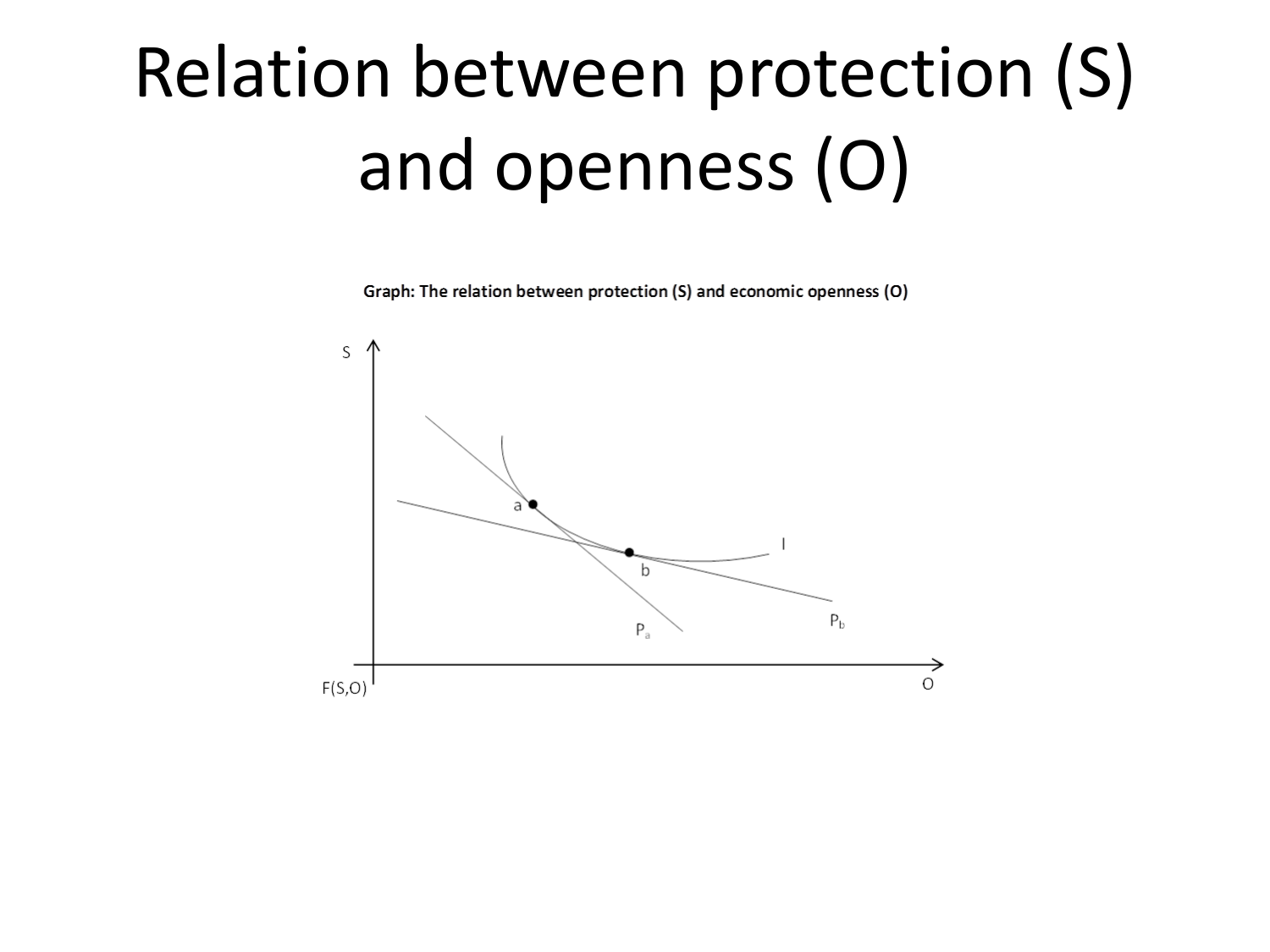# Indifference curve (S,O)

- Various combinations of (S) and (O) may be imagined so as to ensure a degree of citizens ' acceptance that would minimize discontent/discomfort in given conditions. An optimal combination is where the price line (S, O) is tangent to the preference (social choice) curve (I). The (a) point refers to an initial level of economic freedom –as flows of capital, workforce, investment, and the range and scope of regulations. At point (a) things are relatively good, calm, and this is revealed by the price line between (S) and (O); a steeper slope, Pa, shows that (S) is regarded as being sufficient (people feel safe) and economic openness as a public good is in high demand
- When times worsen a more inward looking society emerges; such a turnaround is revealed by the change in preferences in favor of (S). When the need for protection measures grows, the change is reflected by a less steep slope of the relative price, (Pb), between (S) and economic openness (O); this may involve protectionism and other restrictive measures and their combination is indicated by point (b) on the indifference (utility) curve.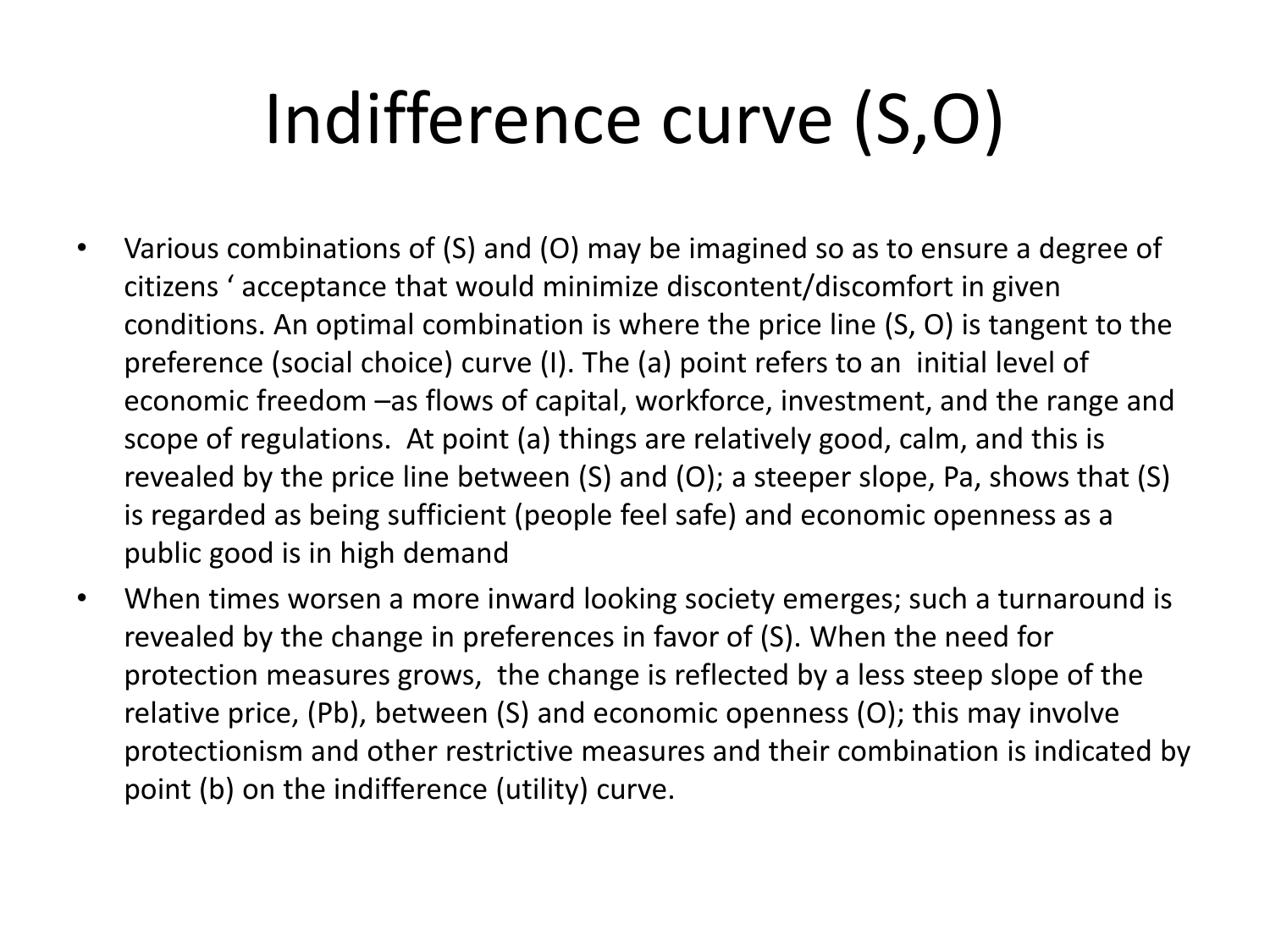# **2. The Union (3)**

- **The EU is a** *public good* **in itself**
- **Disputes over what are European public goods**: border protection, joint intelligence and security,…
- **EU budget spending**: some MSs question structural and cohesion funds
- **The solidarity/responsibility principle is under question even in stark cases** (The Turkey Fund)
- **Trust in the Union and investing in its future** is essential in order to save it
- **Leaders (in EU institutions too) should not take citizens for naives**…(corruption and ethics related scandals, double talk);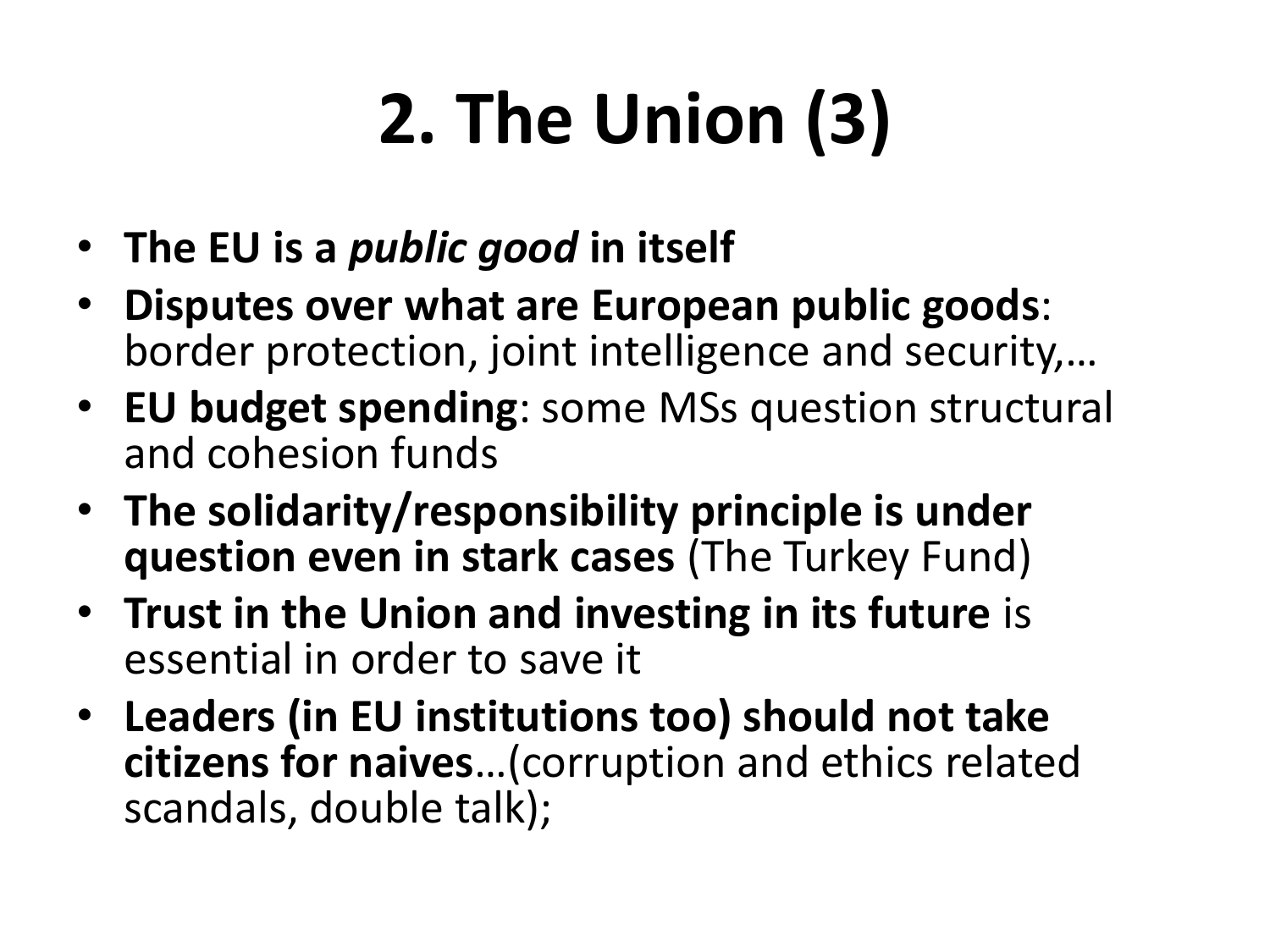## **3. What is wrong with the way MSs view the EU budget?**

- History of EU budget revenues: from mostly own resources to **GNI based contributions**
- "the way each MS defines its negotiating position (its budgetary balance), the European added value is missing entirely. Balances are calculated by the simple netting of what a MS is allocated on the expenditure side with its national contributions. Under this method, every euro spent in one country is considered a "cost"' to everybody else. It ignores any European valued added which stems from EU policies….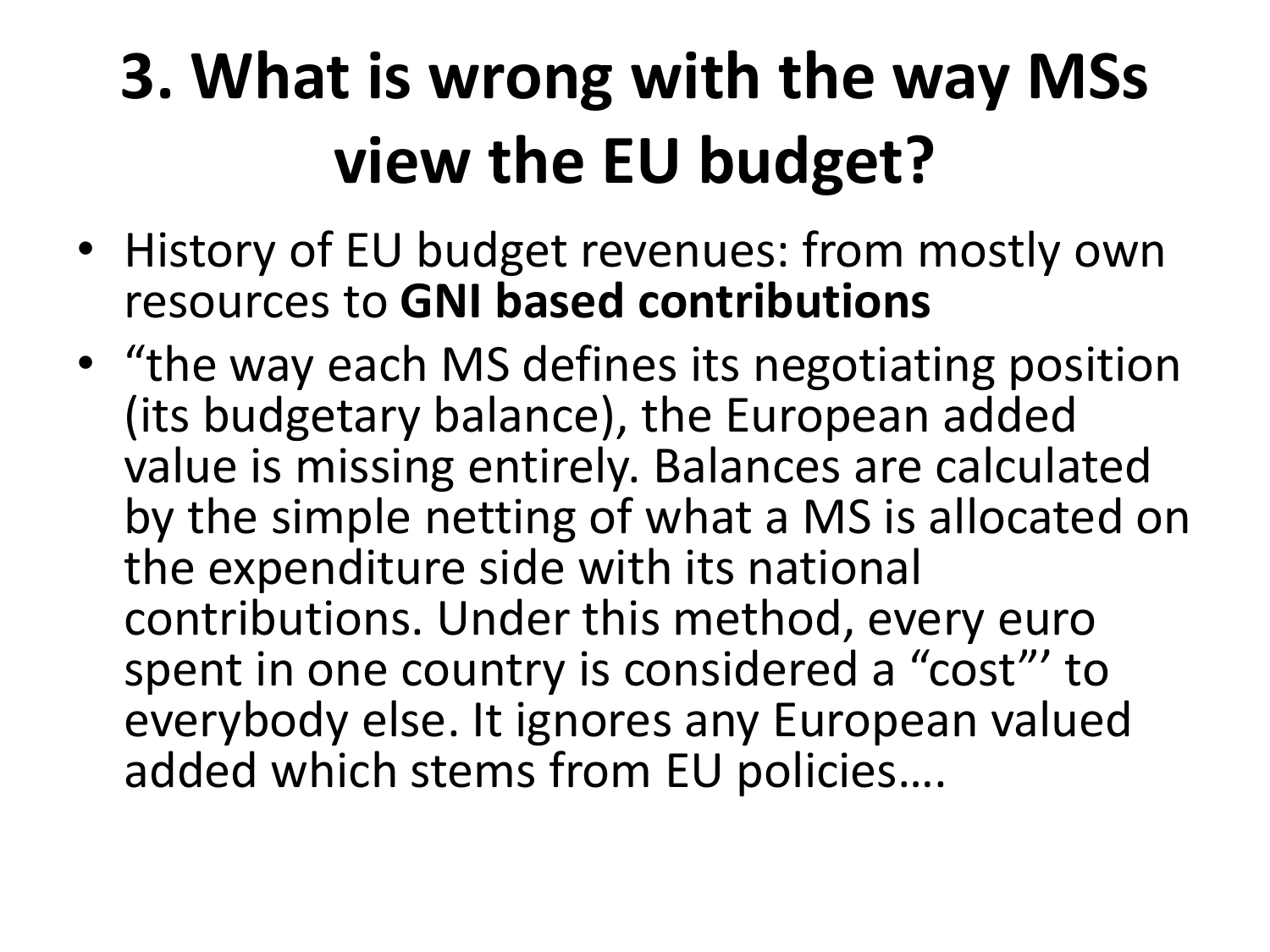## **3. What is wrong with the way MSs view the EU budget**

- "'Calculating one's own "'benefit'' from the EU budget is not what is to be blamed here, it is rather a natural or at least inevitable endeavor. What is misleading and causes damages for the EU and MSs themselves is that a narrow and lopsided indicator becomes the only measurement of a cost-benefit relation"
- It reflects a declining trust in the EU –its institutions
- It belittles what EU enlargement has meant for ""donor" MS –new markets and a pool of highly educated human capital
- It is myopic by underestimating fractures in society
- Replicated in debates over national budgets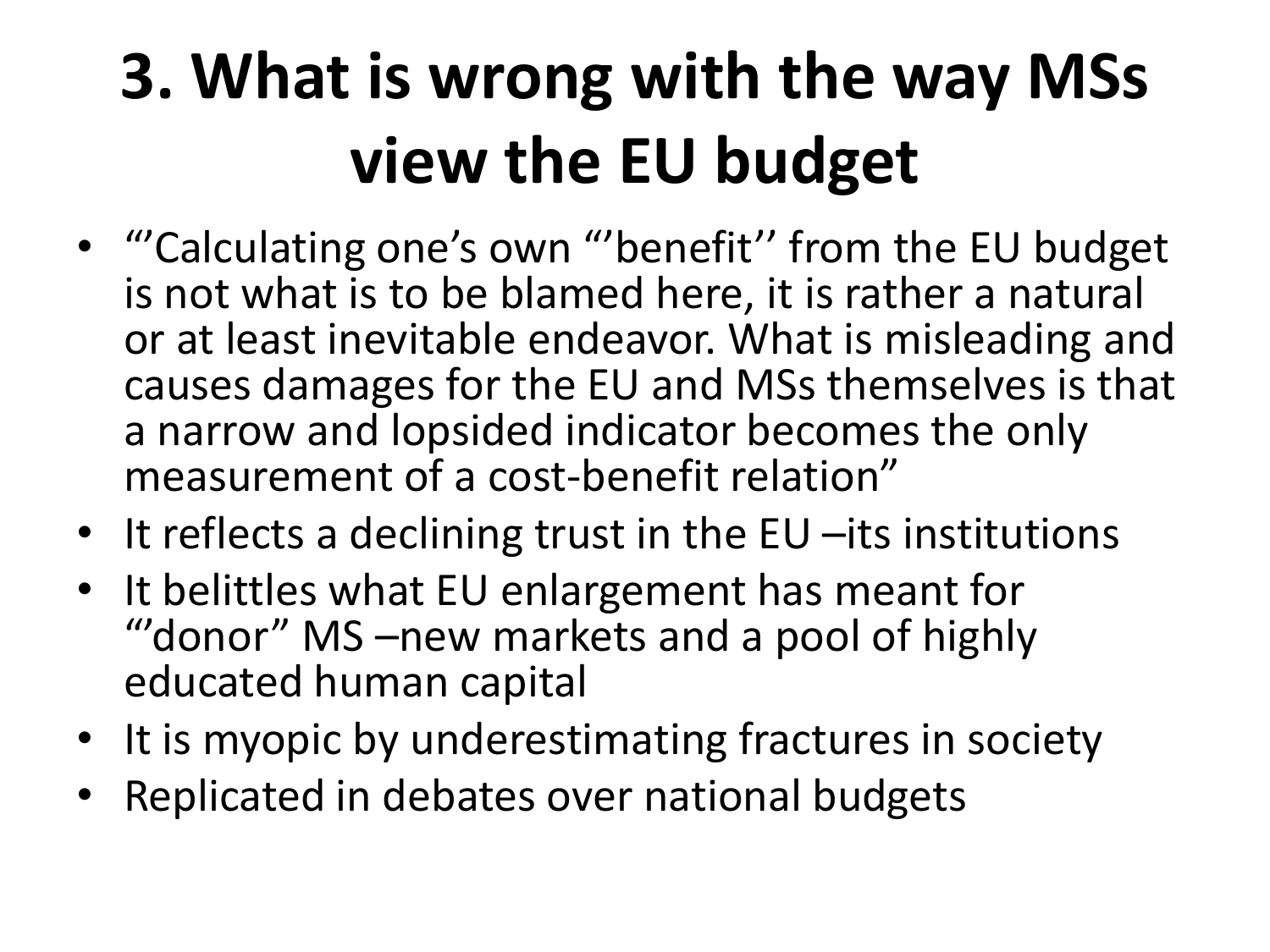## **3. What would be EU public goods?**

- SM that enhances economic growth and convergence
- Regional policy that mitigates cleavages
- Energy policy + security
- Common security and foreign policy
- Climate change policy
- Protection of borders
- Combating terrorism
- Combating tax evasion and avoidance
- **EU budget: ironically, it is increasingly transactional**
- **A contradiction: EU public goods are badly needed while appetite to fund them is quite limited – an issue of** *Trust*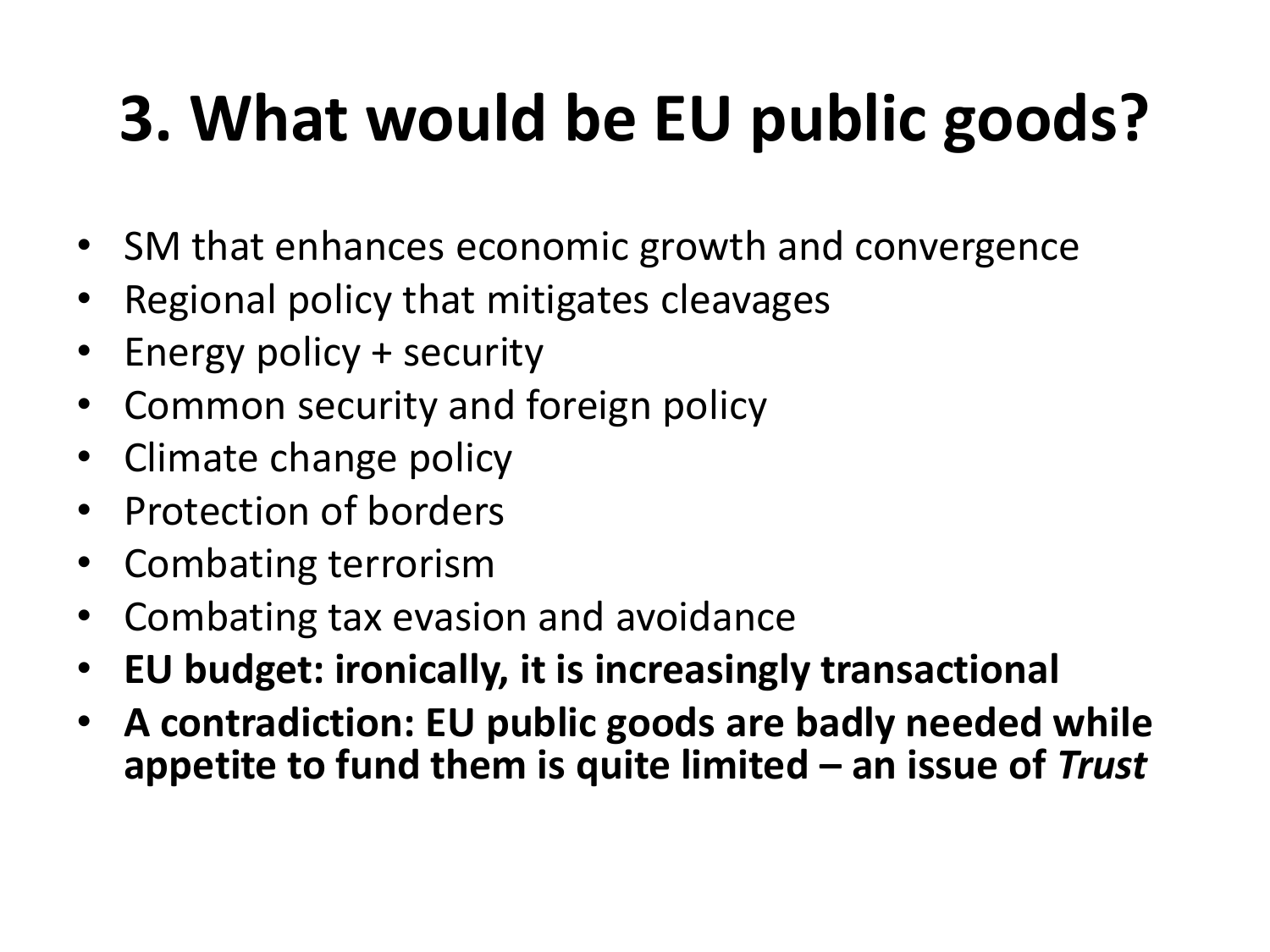# **3. Euroarea public goods**

- **Financial stability:** the devil is in technical details, especially in "single currency area"
- **Macroeconomic policy stance** (managing aggregate demand and imbalances): a highly controversial issue in the euroaria
- **Capacity to deal with asymmetric shocks**: not yet solved at the euroaria level
- **Lender of last resort function (ECB)**: a controversial issue until a few years ago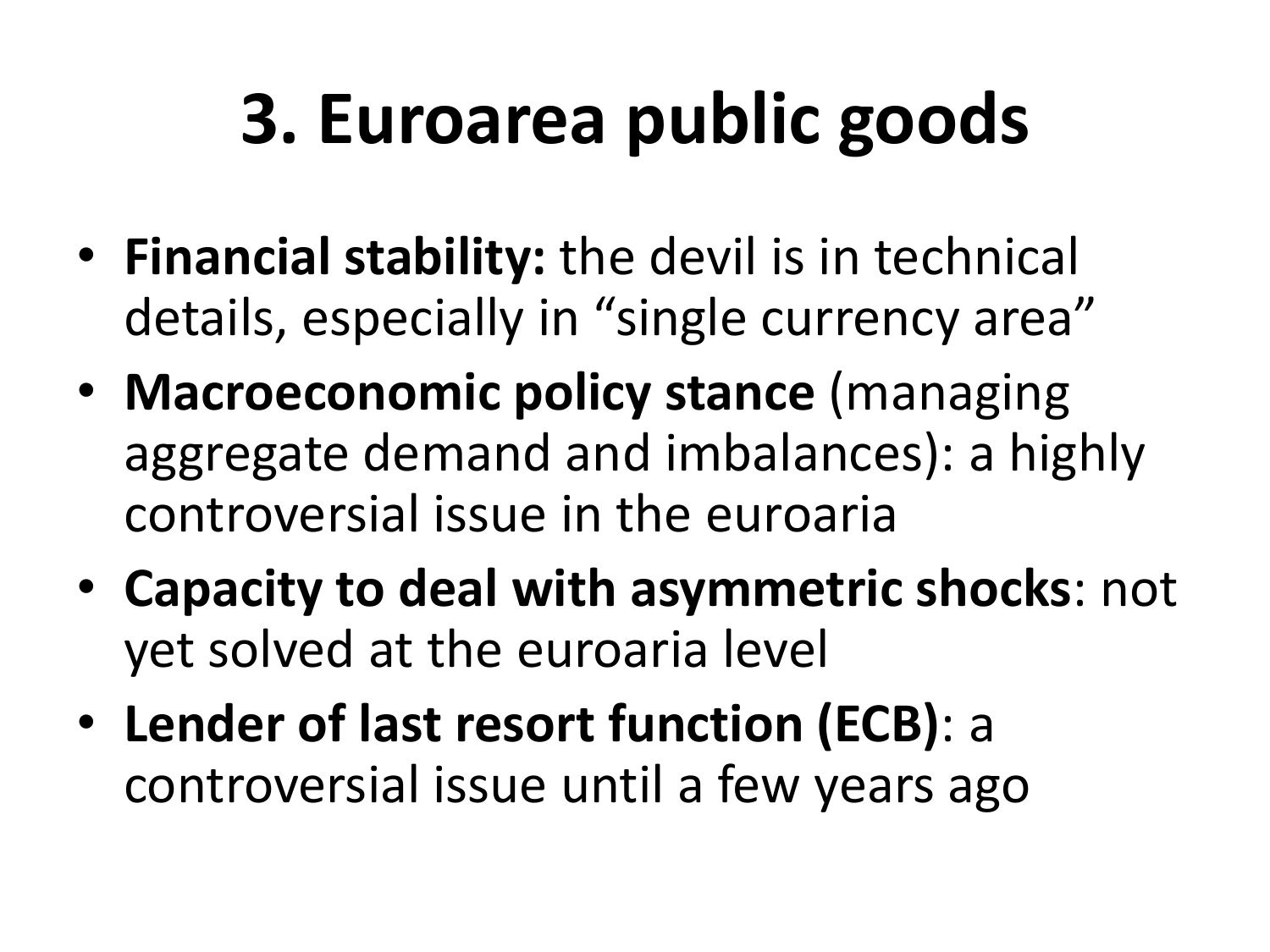# **3. The Union: how to relate national budgets to the EU budget?**

- **All budgets under strain**: mounting challenges and limited resources
- **Synergies among budgets**
- **EU budget funding** (more own resources: transparency, efficiency fairness) and **spending (cost-effectiveness)**; focus on **EU value added**
- **How to meet major threats and enhance robustness/resilience** (economic challenges)
- **Short-term vs. long-term challenges (they mix)**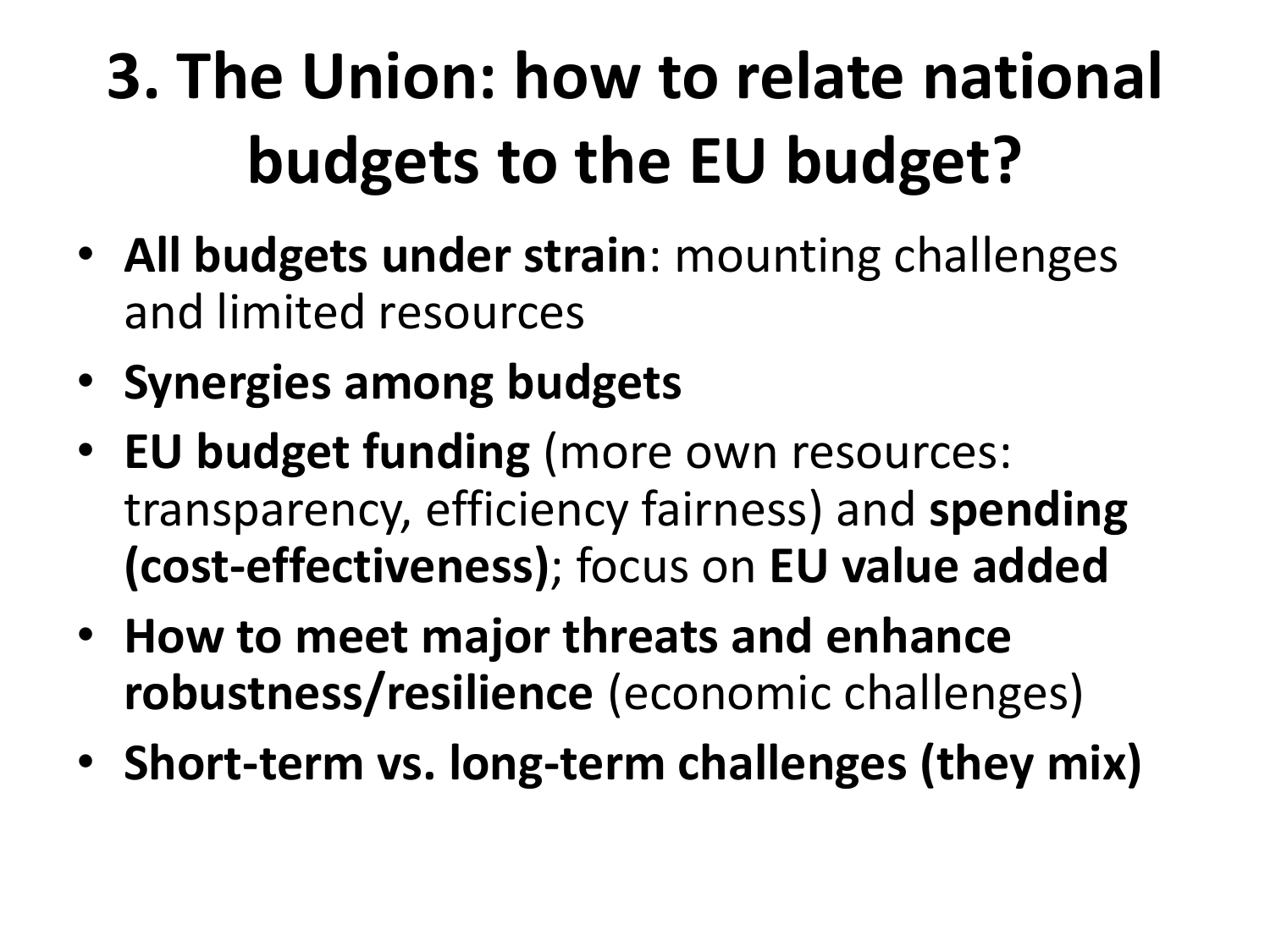# **3. How national budgets and EU budget need to be?**

- **Solid and versatile**: able to respond to emergencies
- **Buffers/reserves needed** (fiscal space is an embedded buffer)
- **Level of fiscal revenues** is critical (some MSs have very low capacity in this regard)
- **Prioritize** and **use resources cost-effectively**
- *Security, migration, youth unemployment*  **(education and jobs) –as high priorities**
- **International aid (Africa)**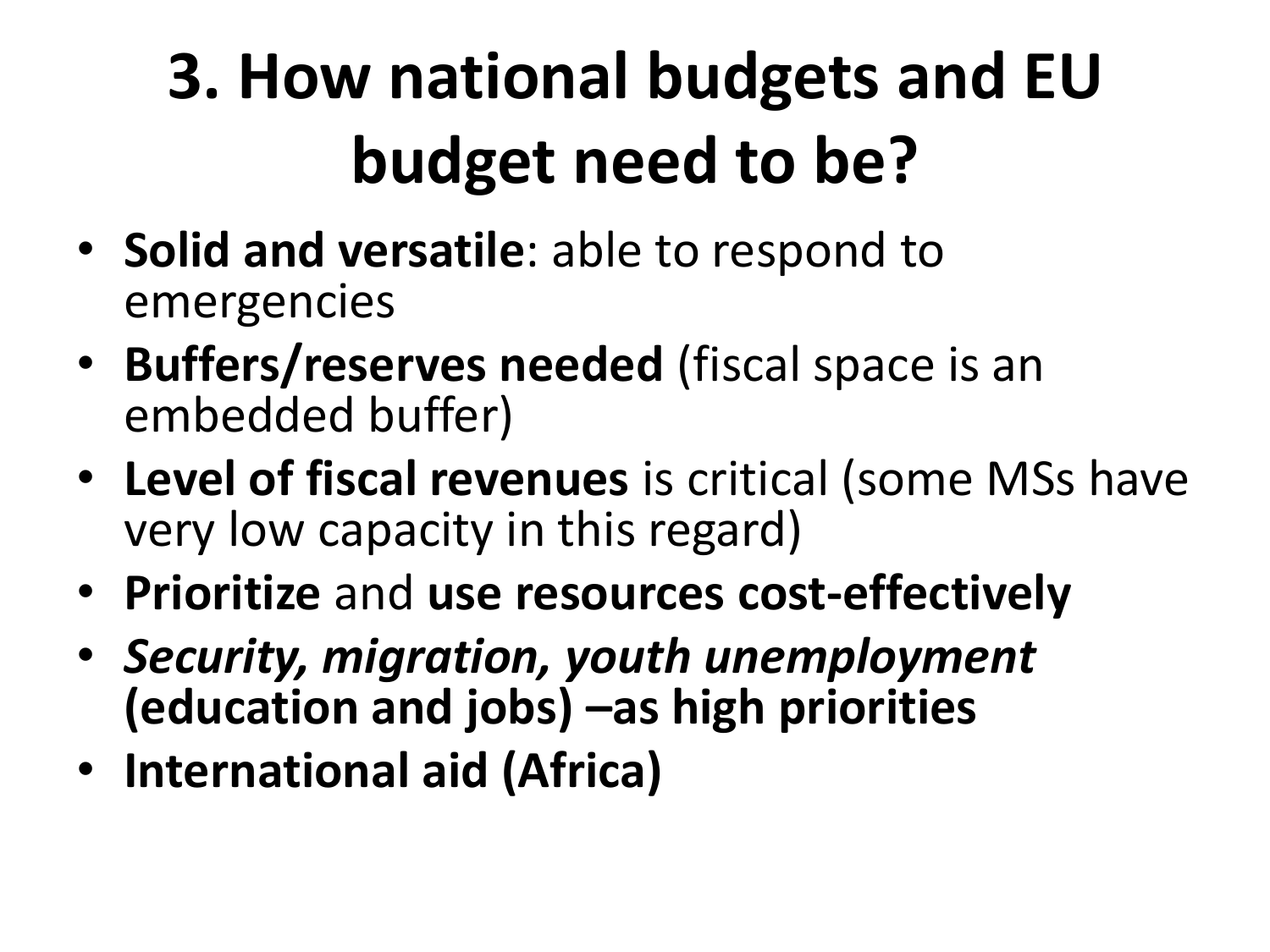### **4. EU economic picture in a nutshell**

- **Recovery sustained by ECB' non standard measures**
- **Growth rates of pre-crisis years are gone**
- Demographics, productivity gains, debt overhang (on average, cca 250% of GDP, both private ad public, in the EZ), functioning of the EZ, little investment handicap Europe
- **a/need to invest more (The Juncker plan is insufficient and there has been a big fall of I in all economies); b/ education; c/ R&D, an Union attuned to the digital world; d/ alter the deflationary bias of the euro-area (Buti, 28 November, 2017)**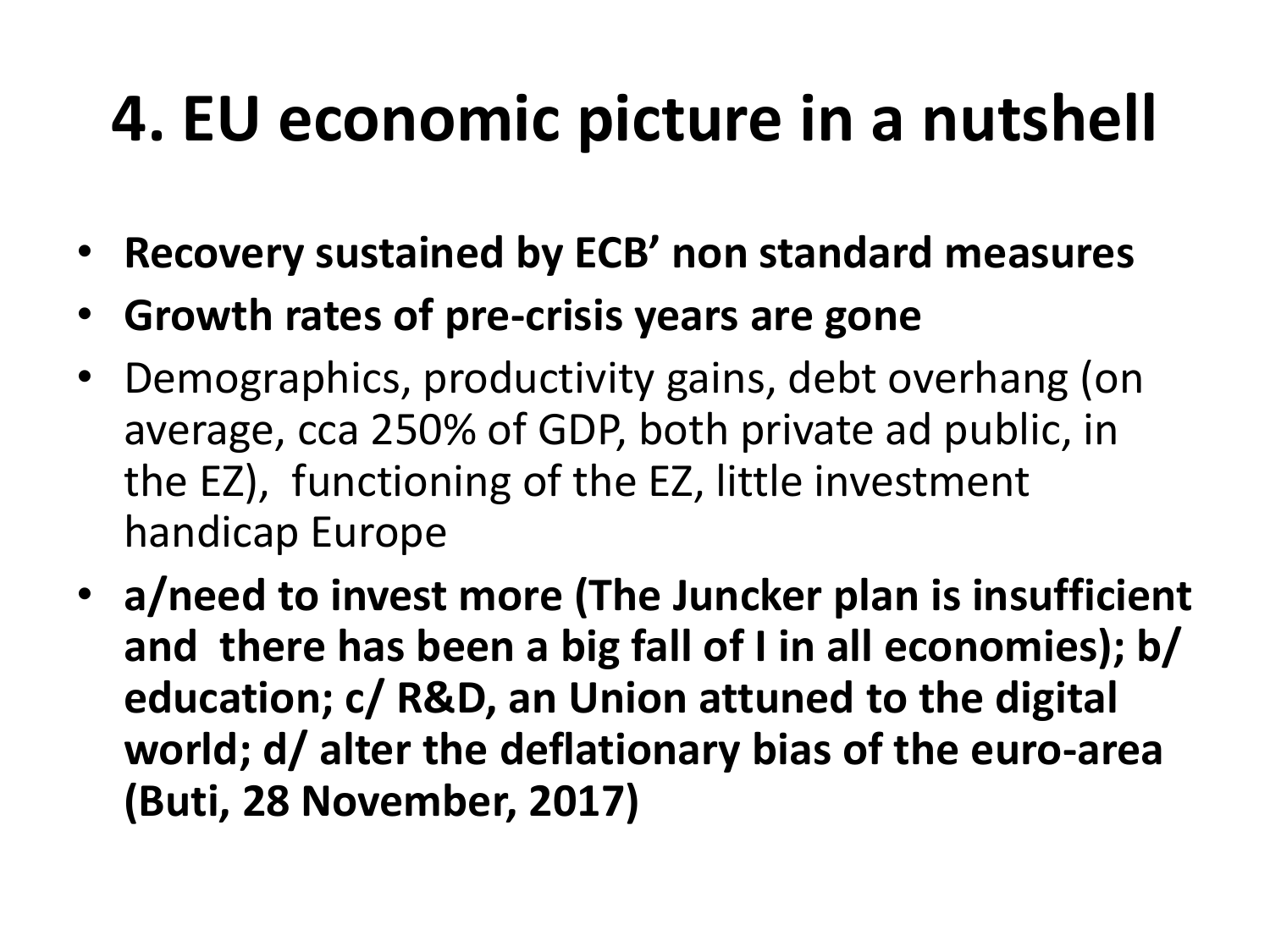## 4. **Where do CEEs stand economically?**

- **Better macroeconomic shape**: imbalances, exposure to financial markets; less debt than in rich economies
- **Economic recovery underway,** but…
- Funding costs are related to ECB's policies
- Threat of *middle income trap*
- **Protectionism threat**
- **Fragmentation of EU markets**: labor, trade…
- The EZ functioning is of concern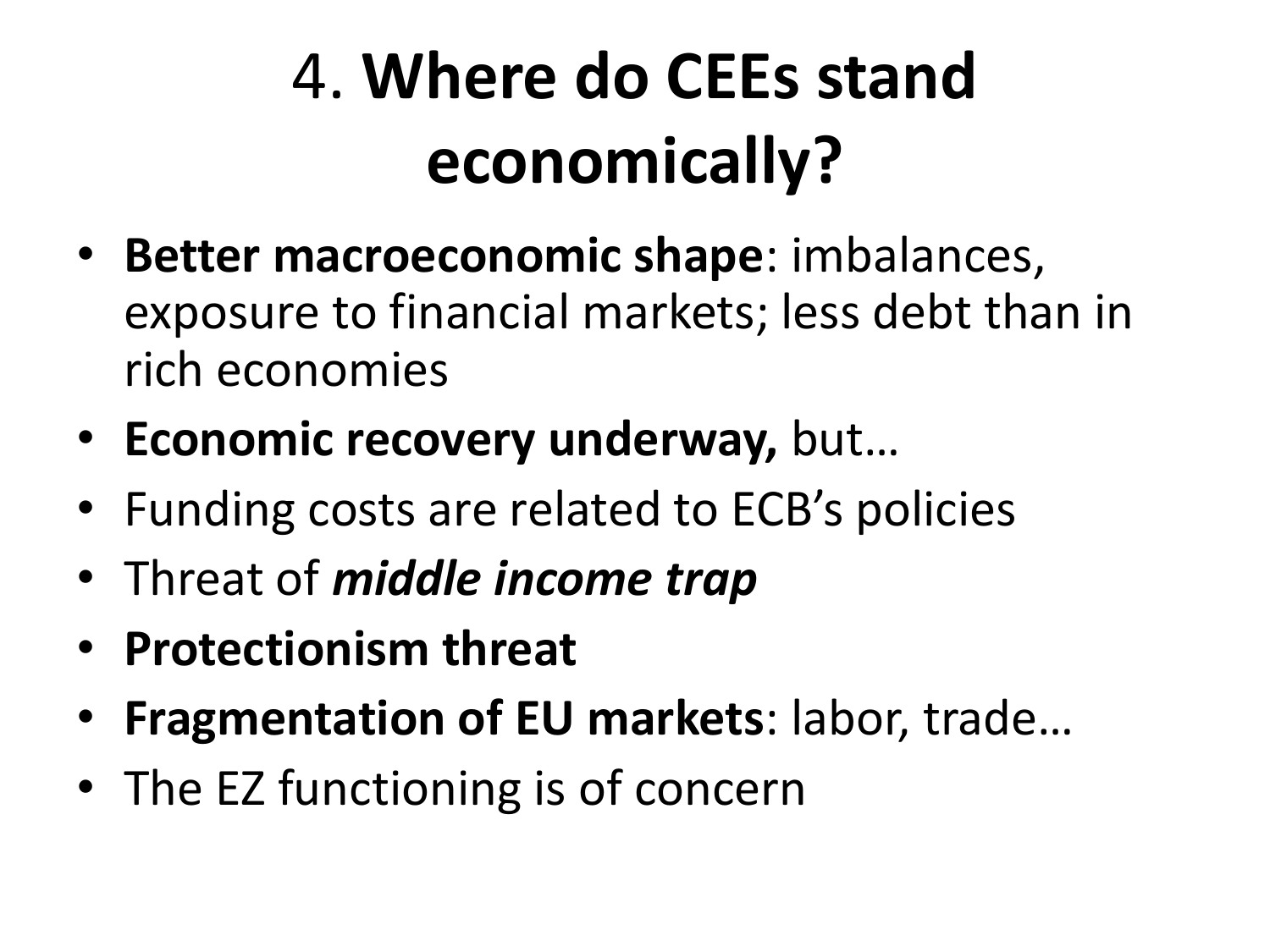#### 4. From boost and bust dynamics to which path?



#### **Real GDP**

\*) 2005-2016: actual data

f) forecast

*Source: Eurostat, NIS, European Commission (European Economic Forecast – Winter 2017)*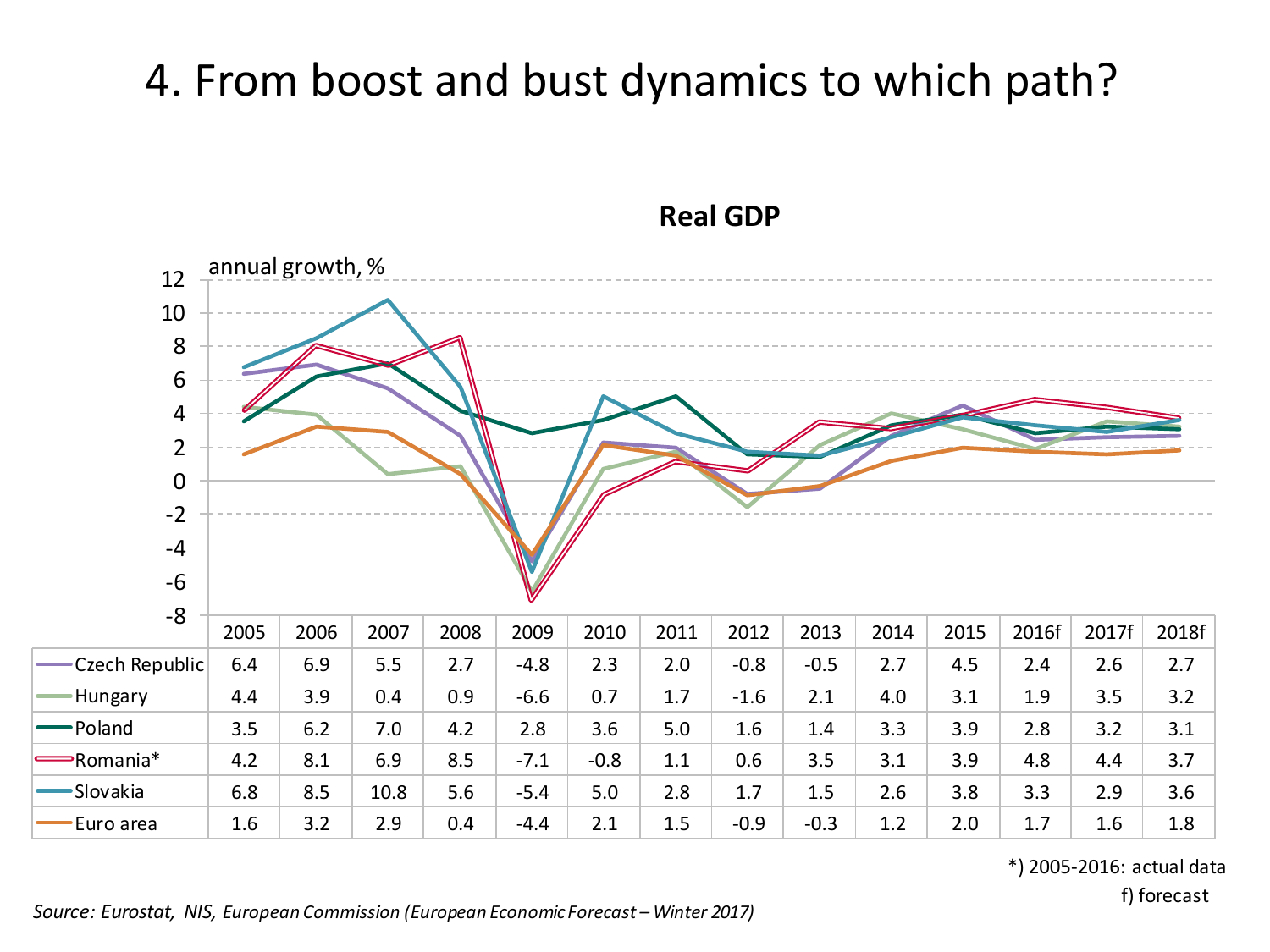### 4. Budget/fiscal consolidation is an ongoing challenge





#### \*) ESA 2010 Methodology

f) forecast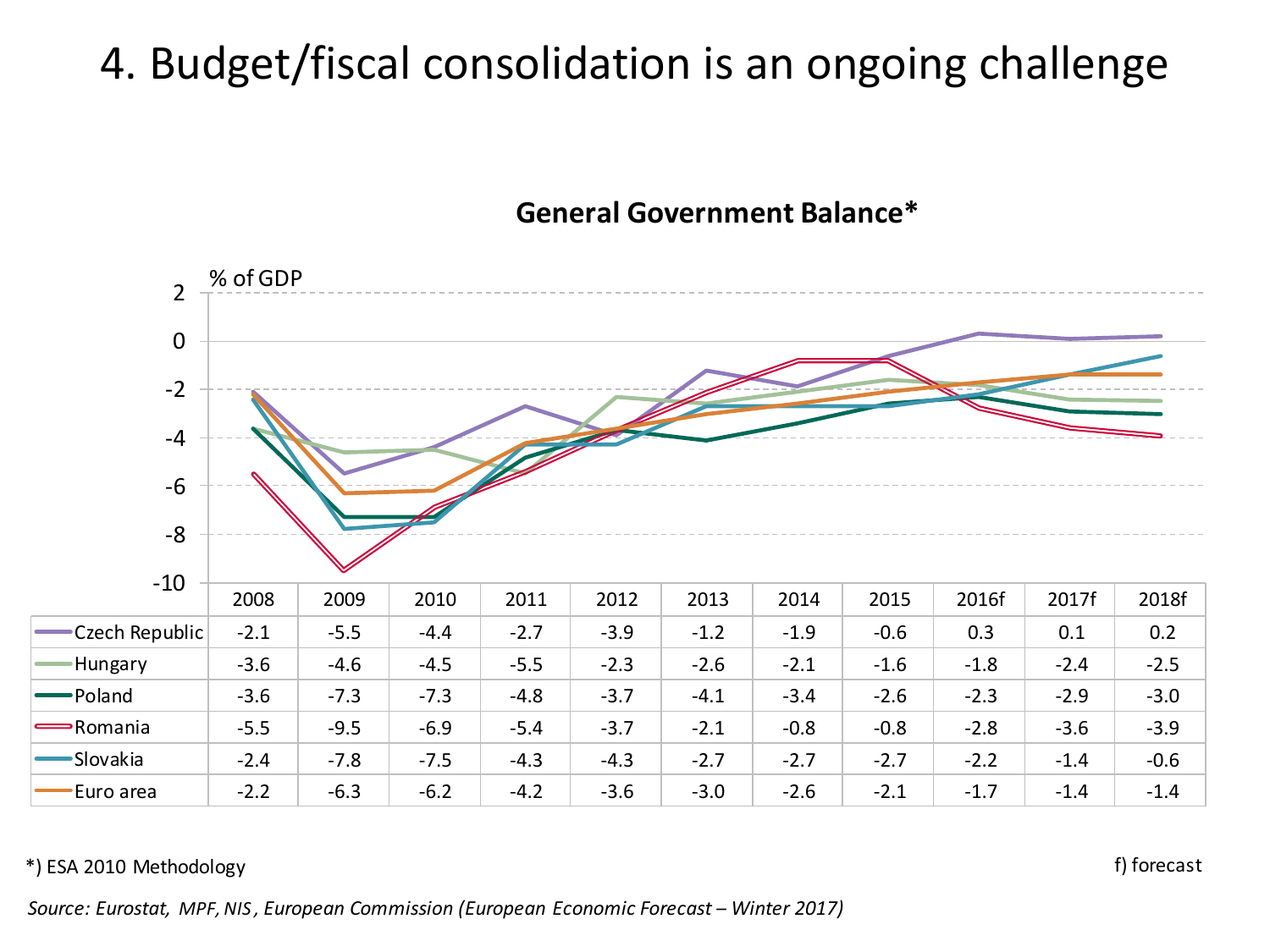#### 4. Much lower current account imbalances

**Current Account Balance (BPM6 data)**



\*) national accounts data

f) forecast *Source: NCP, NBR, NIS, AMECO, European Commission (European Economic Forecast –Winter 2017)*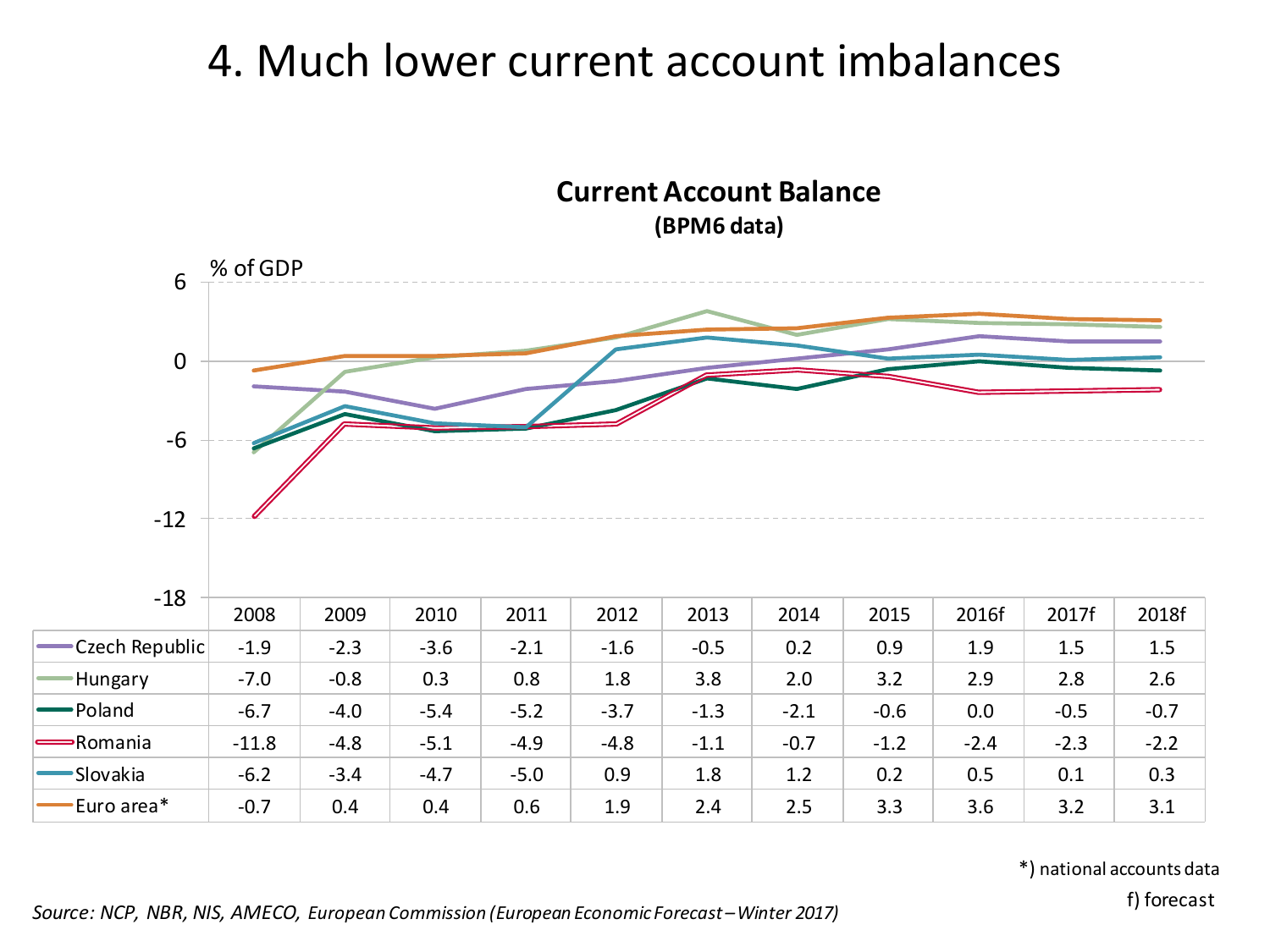#### 4. Overall disinflationary pressures



#### **HICP**

#### f) forecast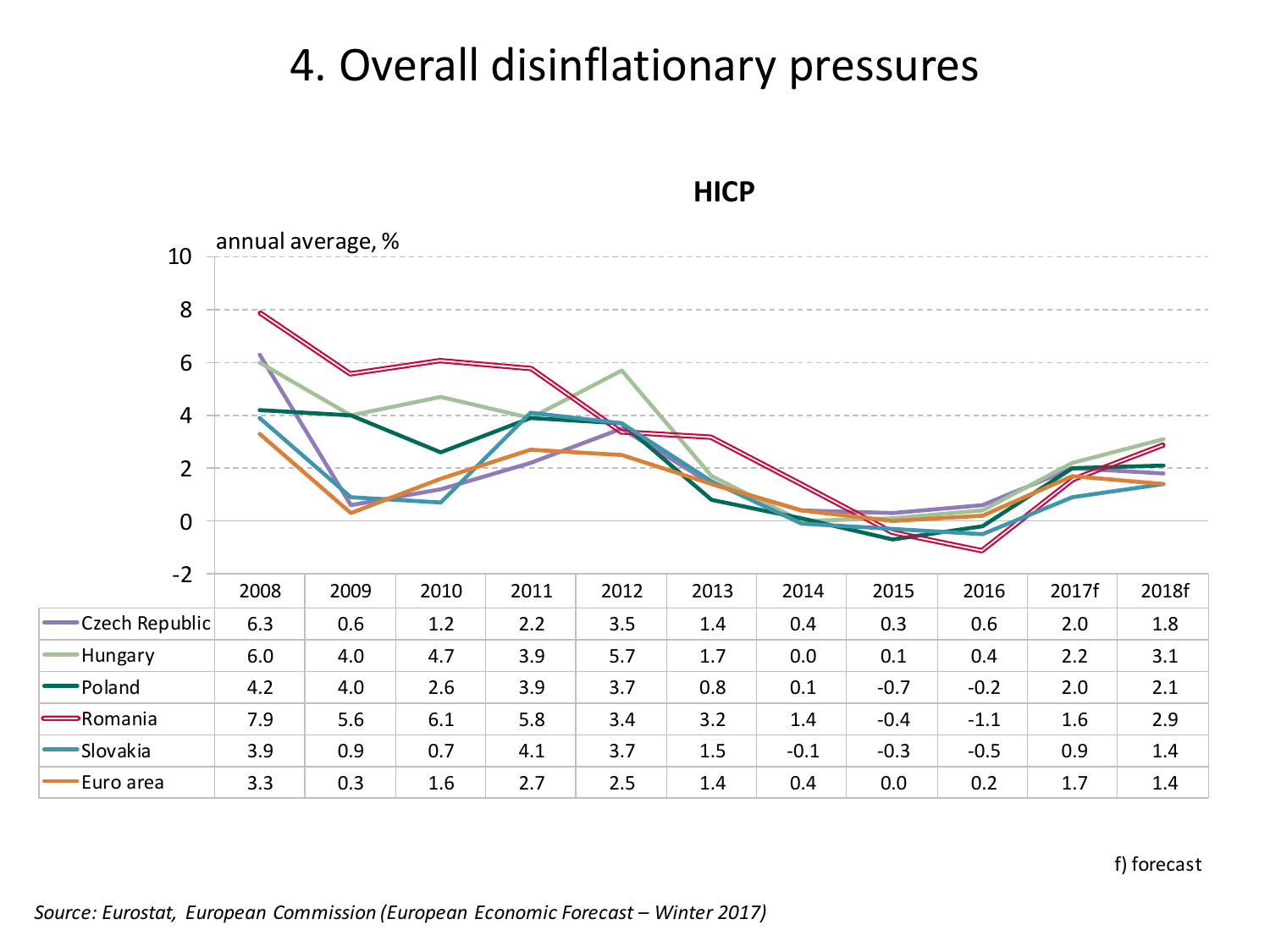# **5. What next for CEE?**

- **Structural reforms** to enhance efficiency gains;
- **Inclusive institutions;**
- **Fiscal space, buffers**
- **More investment (domestic savings);**
- **Be in core industrial networks (supply chains)**
- **Upgrade output constantly: R&D, education spending; overcoming** *middle income trap*
- Macro-prudential policies for mitigating boom and bust
- **The international policy regime**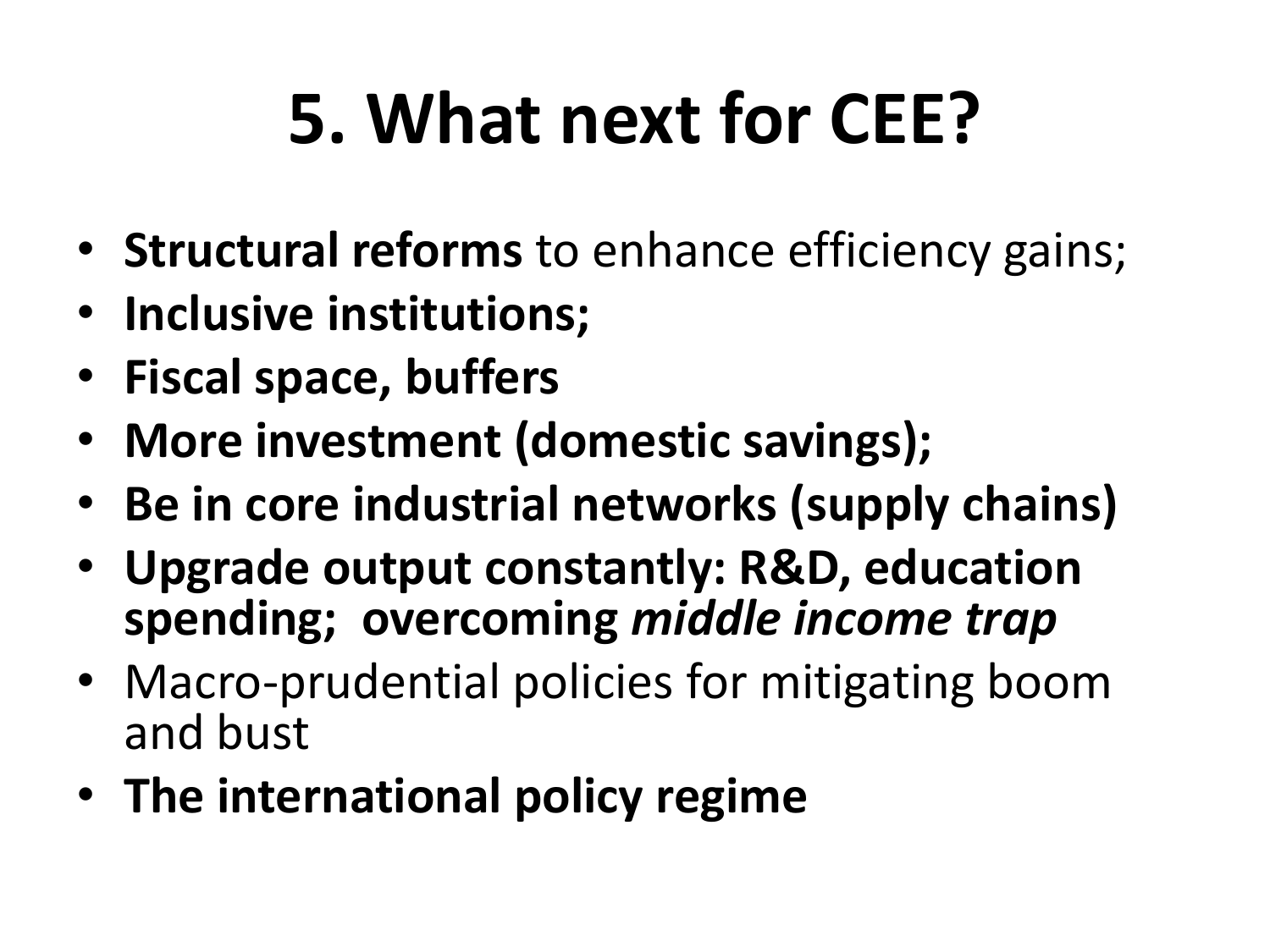# **6. Challenges for national budgets**

- **Maintain macroeconomic stability**
- **Fiscal and policy space (adverse shocks)**
- **Assign resources to meet major challenges:**  defense, security concerns, stem human exodus, education and R&D expenditure, infrastructure
- **Fight tax evasion and avoidance** (size of fiscal revenues is a major vulnerability in Romania)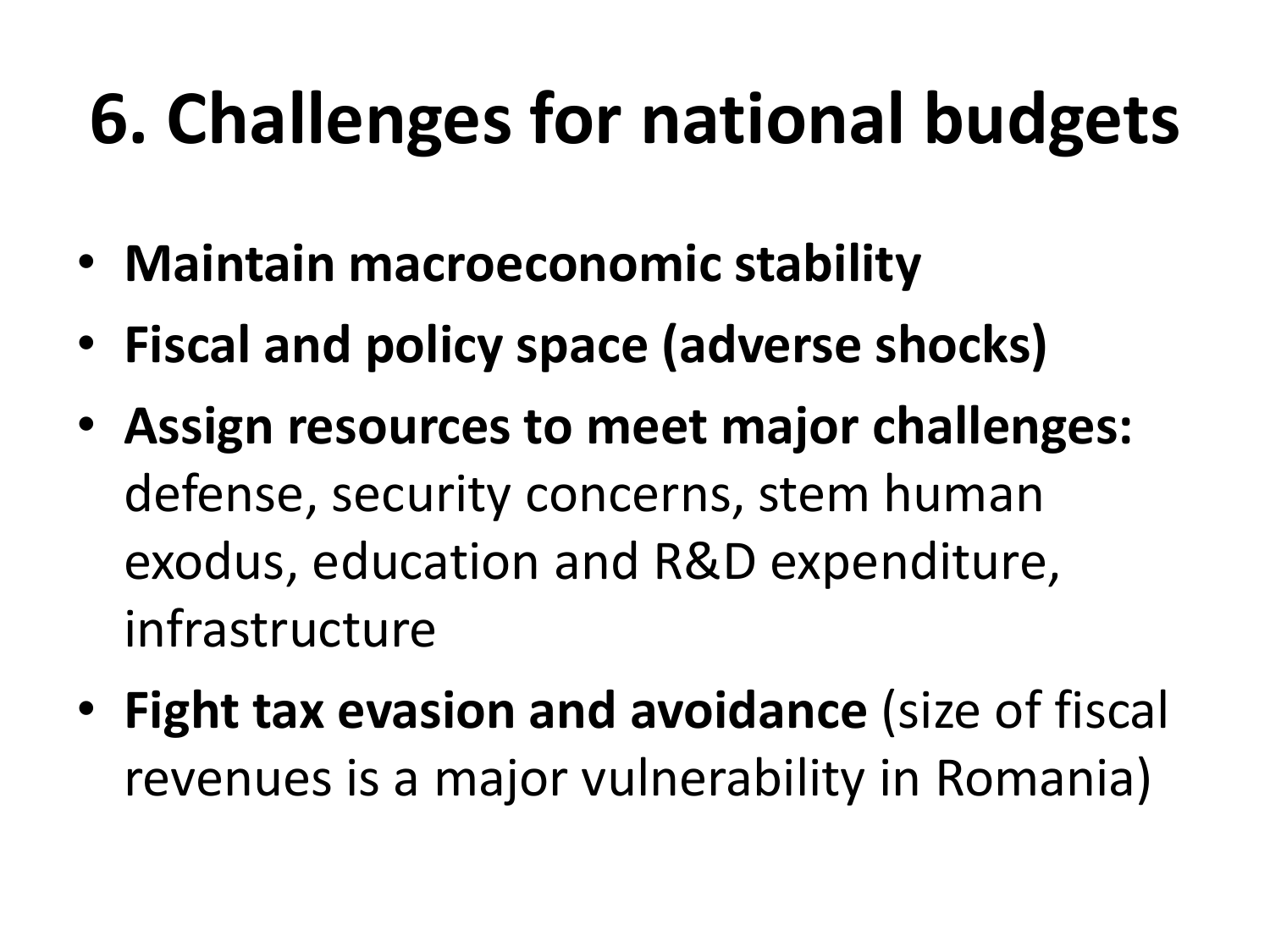## 6. Budget and fiscal revenues

| Year | Euroarea |        | Czech Republic |        | Germany |        | Hungary |        | Poland |        | România, |        |
|------|----------|--------|----------------|--------|---------|--------|---------|--------|--------|--------|----------|--------|
|      | fiscale  | budget | fiscal         | budget | fiscal  | budget | fiscal  | budget | fiscal | budget | fiscal   | budget |
| 2000 | 40.8     | 45.4   | 32.5           | 36.9   | 41.5    | 45.6   | 39.2    | 44.1   | 33.8   | 39     | 30.4     | 33.8   |
| 2001 | 39.9     | 44.7   | 32.4           | 37.2   | 39.6    | 43.8   | 38.1    | 43.2   | 33.8   | 40.2   | 28.8     | 32.6   |
| 2002 | 39.6     | 44.2   | 33.4           | 38     | 39.1    | 43.3   | 37.5    | 42.1   | 34.0   | 40.4   | 28.4     | 32.9   |
| 2003 | 39.6     | 44.1   | 34.1           | 42.1   | 39.4    | 43.6   | 37.5    | 42     | 33.4   | 39.6   | 27.9     | 31.7   |
| 2004 | 39.2     | 43.8   | 34.6           | 39.4   | 38.5    | 42.6   | 37.2    | 42.3   | 33.0   | 38.4   | 27.7     | 32.2   |
| 2005 | 39.4     | 44.1   | 34.2           | 38.7   | 38.5    | 42.8   | 36.8    | 41.7   | 34.0   | 40.3   | 28.3     | 32.3   |
| 2006 | 39.9     | 44.6   | 33.9           | 38.5   | 38.8    | 43     | 36.7    | 42.3   | 34.6   | 41     | 29.0     | 33.1   |
| 2007 | 40.0     | 44.7   | 34.4           | 39.3   | 38.8    | 43     | 39.7    | 45     | 35.5   | 41.3   | 29.6     | 35.4   |
| 2008 | 39.6     | 44.4   | 33.1           | 38.1   | 39.2    | 43.4   | 39.7    | 45.1   | 35.2   | 40.6   | 28.3     | 33.2   |
| 2009 | 39.3     | 44.4   | 32.1           | 38.1   | 39.6    | 44.3   | 39.2    | 46     | 32.3   | 37.7   | 27.0     | 31.5   |
| 2010 | 39.2     | 44.3   | 32.6           | 38.6   | 38.2    | 43     | 37.5    | 45     | 32.0   | 38.4   | 26.9     | 32.7   |
| 2011 | 39.7     | 44.9   | 33.7           | 40.3   | 38.7    | 43.8   | 36.9    | 44.2   | 32.5   | 39     | 28.1     | 33.7   |
| 2012 | 40.7     | 46.1   | 34.2           | 40.5   | 39.3    | 44.3   | 38.6    | 46.2   | 32.8   | 39     | 27.9     | 33.6   |
| 2013 | 41.2     | 46.7   | 34.8           | 41.4   | 39.4    | 44.5   | 38.2    | 46.8   | 32.8   | 38.4   | 27.4     | 33.3   |
| 2014 | 41.5     | 46.8   | 34.1           | 40.3   | 39.5    | 44.7   | 38.4    | 46.9   | 33.0   | 38.7   | 27.7     | 33.6   |

 *Source: Eurostat, 2016*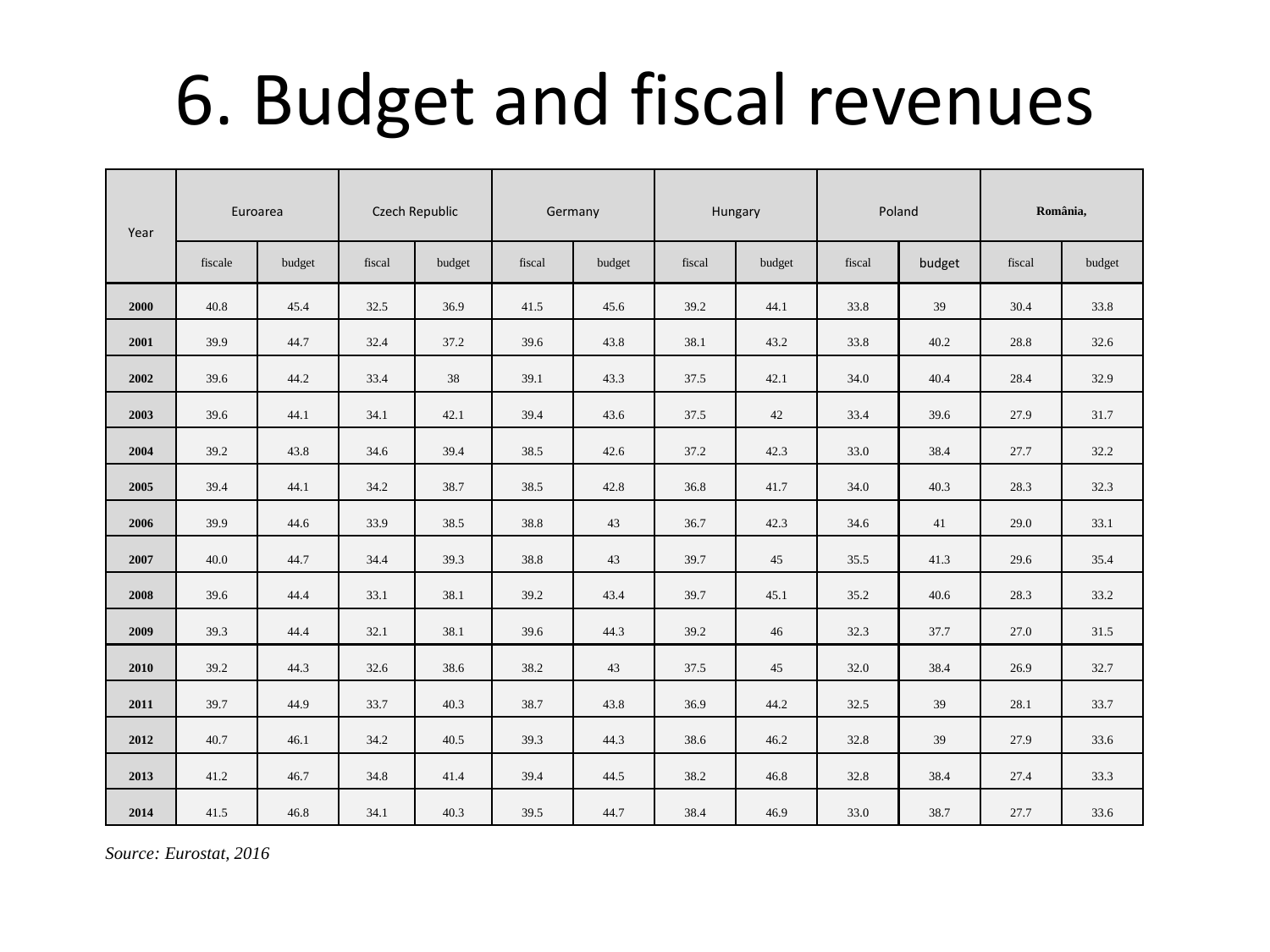# **7. EU budget in the future**

- **Funding and spending are equally important**
- Focus on what adds value to the Union
- Make it more **transparent, fair, versatile**
- **Structural and cohesion funds are needed to a/reduce economic discrepancies, b/avoid winners' take all games, c/** *mitigate human capital exodus*
- The Mid-term review: **think in terms of EU public goods**
- **The logic of rebates will go away**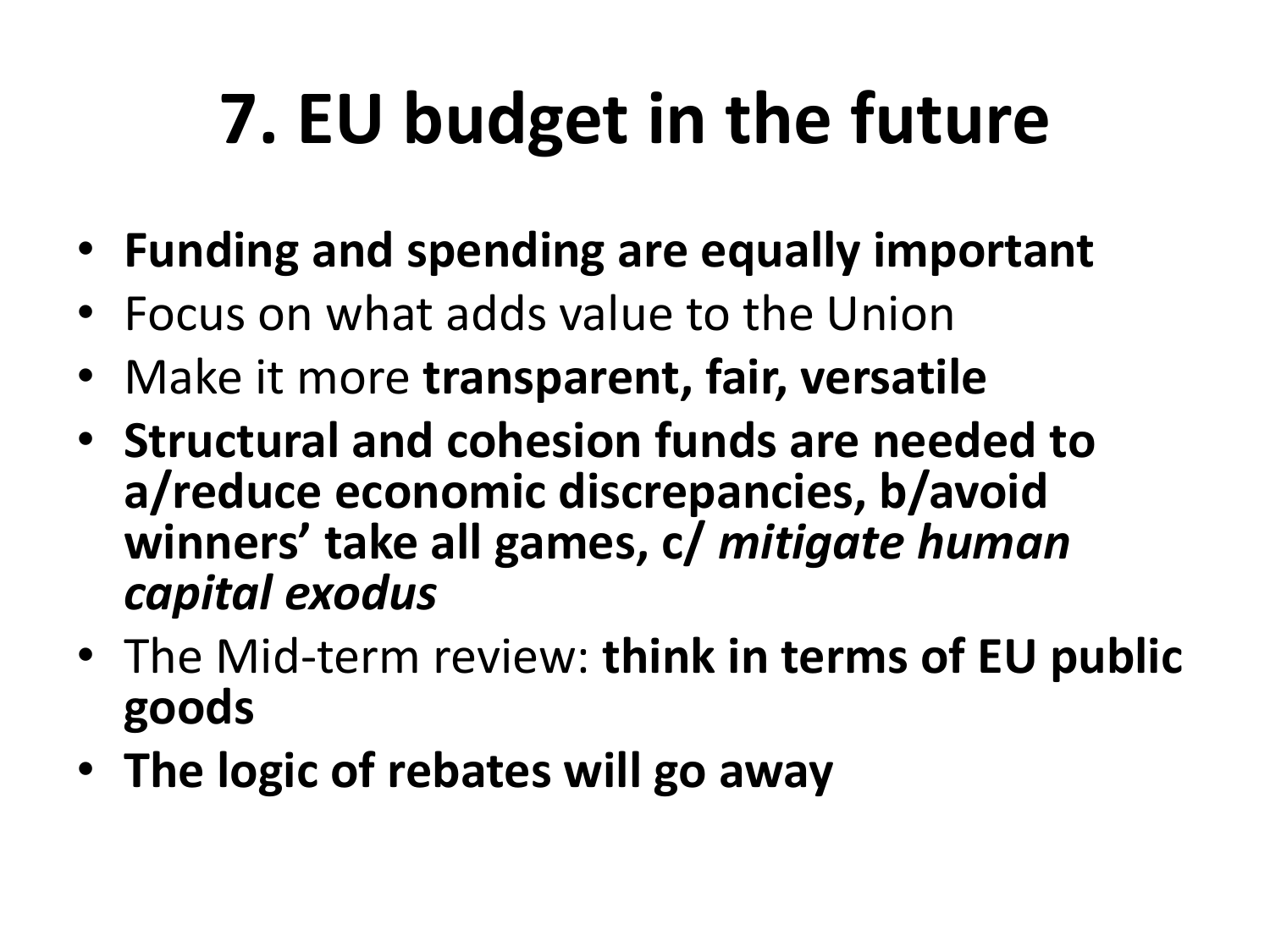# **7. EU budget(s)**

- **Variable geometry** has an impact on joint EU resources
- **EU budget and other facilities (Funds)**
- **EU budget** and **EA fiscal facilities**; would EA needs crowd out EU budget resources?
- An EU own defense capacity?
- **"Coalitions of the willing"'** and pooled resources: dealing with complexity in a highly uncertain environment -would this fragment EU mobilization of resources?